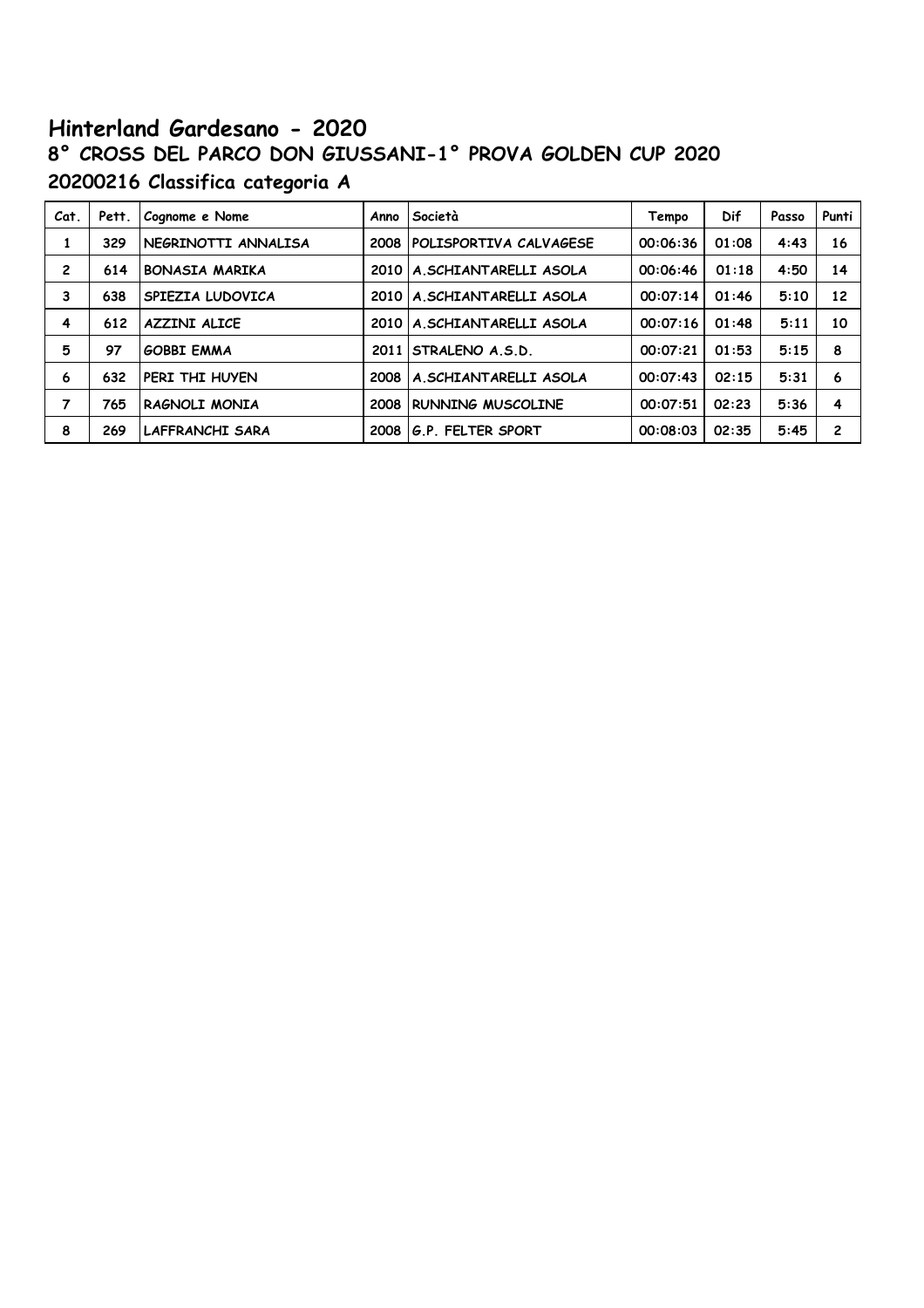# **Hinterland Gardesano - 2020 8° CROSS DEL PARCO DON GIUSSANI-1° PROVA GOLDEN CUP 2020 20200216 Classifica categoria B**

| Cat.           | Pett. | Cognome e Nome           | Anno | Società                 | Tempo    | <b>Dif</b> | Passo | Punti       |
|----------------|-------|--------------------------|------|-------------------------|----------|------------|-------|-------------|
| 1              | 758   | <b>MURA SONIA</b>        | 2006 | <b>FREE-ZONE</b>        | 00:16:00 | 01:20      | 4:34  | $\mathbf 0$ |
| $\overline{c}$ | 332   | LUZZANA ARIANNA          | 2006 | ATLETICA GAVARDO '90    | 00:18:54 | 04:14      | 5:24  | 14          |
| 3              | 307   | <b>MAFFEZZOLI ELENA</b>  | 2005 | 1G.P. FELTER SPORT      | 00:19:44 | 05:04      | 5:38  | 12          |
| 4              | 378   | ADERENTI GIADA           | 2007 | U.S. SERLE              | 00:20:08 | 05:28      | 5:45  | 10          |
| 5              | 762   | <b>BOLETTI VERONICA</b>  | 2005 | ATL. VIGHENZI PADENGHE  | 00:21:08 | 06:28      | 6:02  | 8           |
| 6              | 560   | <b>FRANZONI LUCREZIA</b> | 2005 | U.S. SERLE              | 00:22:12 | 07:32      | 6:21  | 6           |
| 7              | 20    | MICHELETTI GAIA          | 2006 | G.P. COLLIO VALLESABBIA | 00:24:46 | 10:06      | 7:05  | 4           |
| 8              | 299   | FERRARI BENEDETTA        | 2007 | STRALENO A.S.D.         | 00:34:04 | 19:24      | 9:44  | 2           |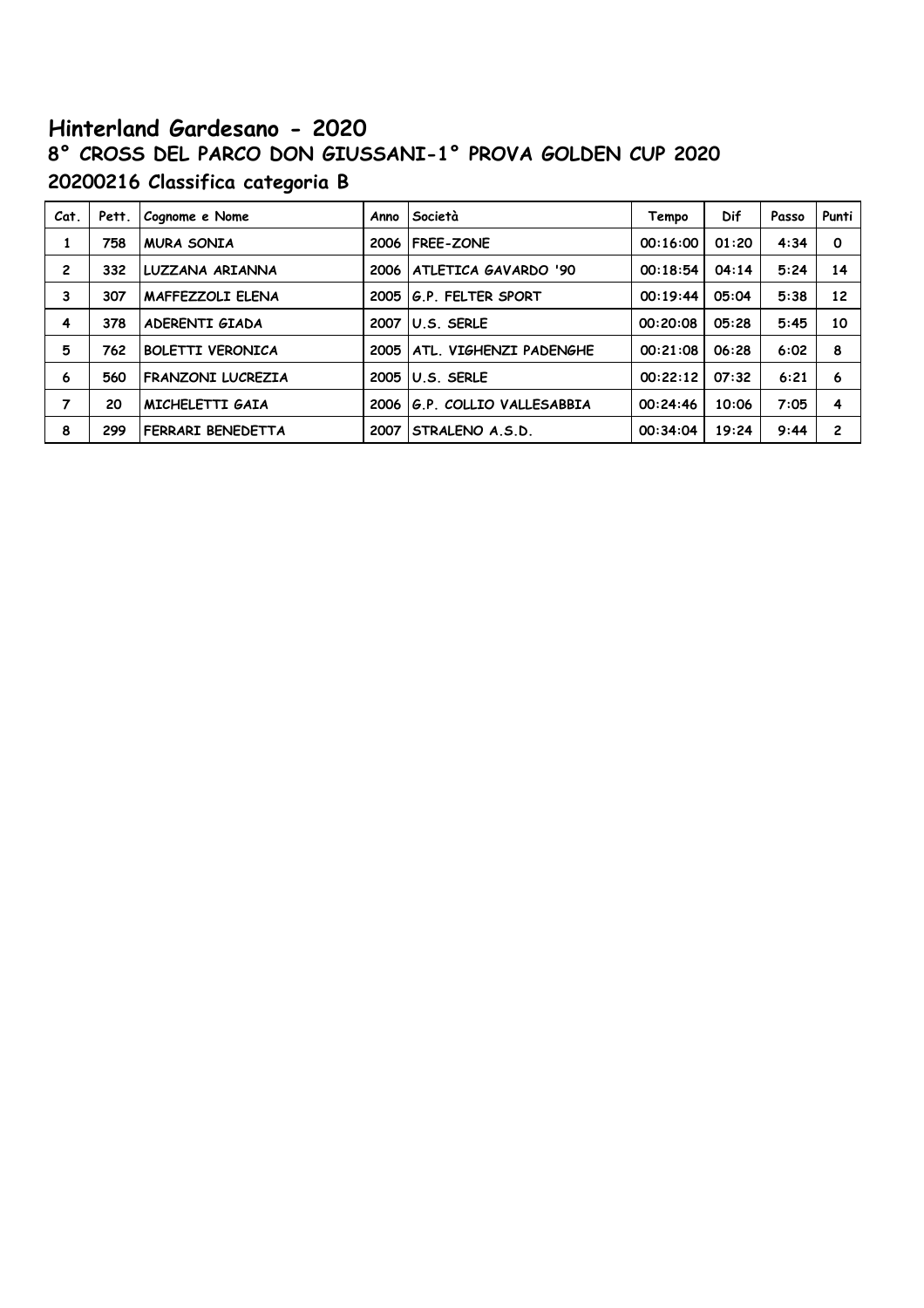# **Hinterland Gardesano - 2020 8° CROSS DEL PARCO DON GIUSSANI-1° PROVA GOLDEN CUP 2020 20200216 Classifica categoria P**

| Cat.           | Pett. | Cognome e Nome         | Anno   | Società                     | Tempo    | Dif   | Passo | Punti                   |
|----------------|-------|------------------------|--------|-----------------------------|----------|-------|-------|-------------------------|
| 1              | 261   | <b>ABENI CHANEL</b>    |        | 2012 G.P. FELTER SPORT      | 00:03:33 | 00:25 | 5:04  | 16                      |
| $\overline{2}$ | 302   | <b>BONVICINI SYRIA</b> |        | 2012 LIBERO                 | 00:03:49 | 00:41 | 5:27  | $\mathbf 0$             |
| 3              | 385   | PINNA SARA             | 2013   | TIBIDABO CONCESIO S.R.L.    | 00:04:05 | 00:57 | 5:50  | 14                      |
| 4              | 112   | <b>BOTTA MARILA</b>    | 2014 l | ATLETICA GAVARDO '90        | 00:04:08 | 01:00 | 5:54  | 12                      |
| 5              | 374   | <b>RABAK ERIKA</b>     |        | 2013 G.P. FELTER SPORT      | 00:04:40 | 01:32 | 6:40  | 10                      |
| 6              | 74    | CELLA SARA             |        | 2014 F.O. RUNNING TEAM      | 00:05:02 | 01:54 | 7:11  | 8                       |
| $\overline{7}$ | 303   | <b>BASSO EMMA</b>      | 2014   | <b>ARIENI TEAM</b>          | 00:05:04 | 01:56 | 7:14  | 6                       |
| 8              | 706   | SARAMONDI MARTINA      | 2013   | G.P. FELTER SPORT           | 00:05:18 | 02:10 | 7:34  | $\overline{\mathbf{4}}$ |
| 9              | 111   | <b>BOTTA LORELLA</b>   |        | 2016   ATLETICA GAVARDO '90 | 00:06:08 | 03:00 | 8:46  | $\mathbf{2}$            |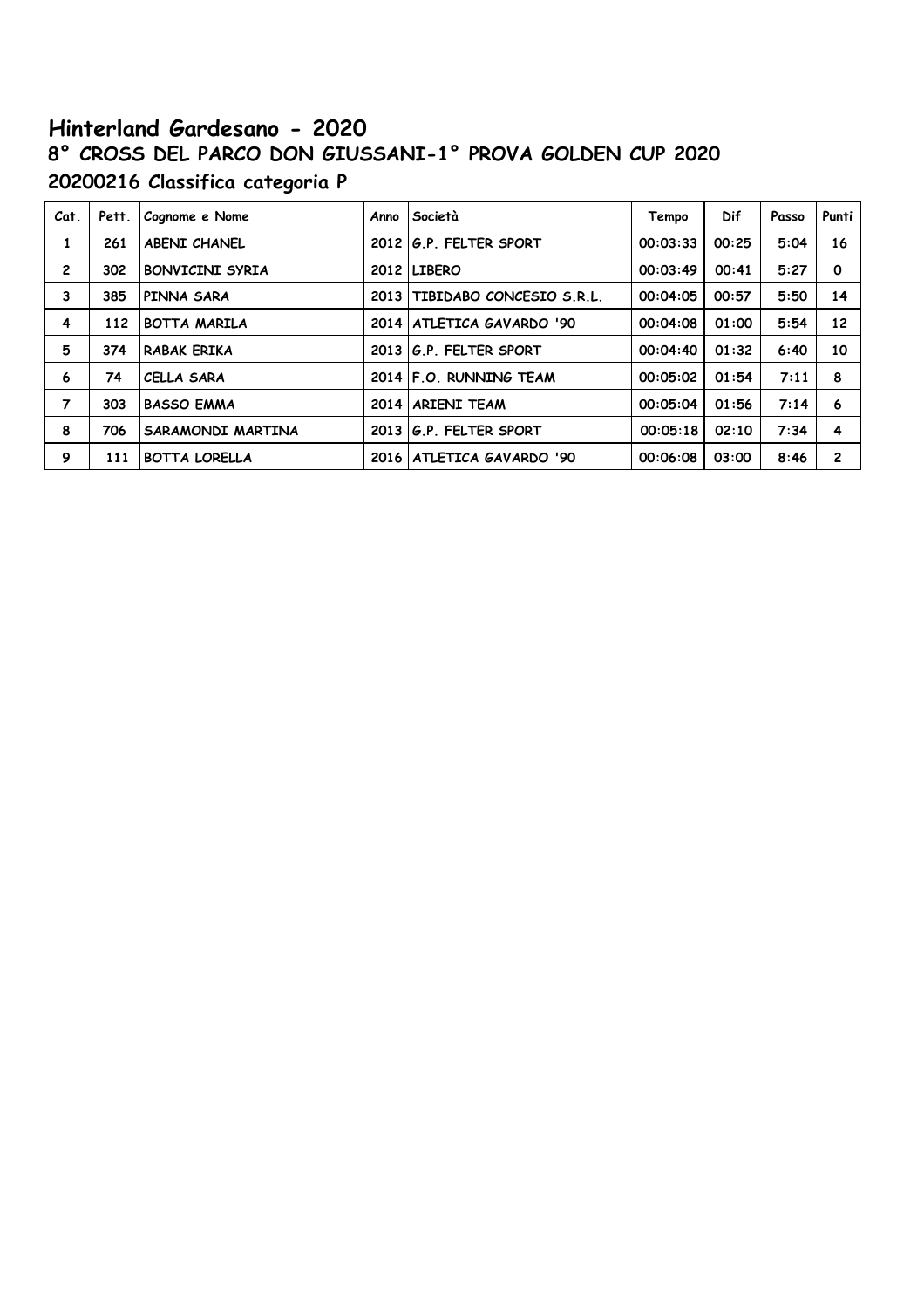# **Hinterland Gardesano - 2020 8° CROSS DEL PARCO DON GIUSSANI-1° PROVA GOLDEN CUP 2020 20200216 Classifica categoria A1**

| Cat.           | Pett. | Cognome e Nome          | Anno | Società                    | Tempo    | Dif   | Passo | Punti          |
|----------------|-------|-------------------------|------|----------------------------|----------|-------|-------|----------------|
| 1              | 219   | CONTER NICOLO'          | 2010 | POLISPORTIVA CALVAGESE     | 00:05:28 |       | 3:54  | 26             |
| $\overline{c}$ | 294   | <b>BERTELLI DANIELE</b> | 2008 | ATLETICA VALCHIESE         | 00:05:43 | 00:15 | 4:05  | 24             |
| 3              | 258   | <b>ABENI AARON</b>      | 2008 | G.P. FELTER SPORT          | 00:05:55 | 00:27 | 4:14  | 22             |
| 4              | 95    | <b>VITALE PIETRO</b>    | 2009 | <b>ARIENI TEAM</b>         | 00:05:59 | 00:31 | 4:16  | 20             |
| 5              | 300   | FERRARI MARCO           | 2010 | STRALENO A.S.D.            | 00:06:21 | 00:53 | 4:32  | 18             |
| 6              | 306   | SAIA ALESSIO            | 2009 | PODISTI CASTIGLIONESI      | 00:06:31 | 01:03 | 4:39  | 16             |
| 7              | 633   | PICCA FRANCESCO         |      | 2010 A.SCHIANTARELLI ASOLA | 00:06:41 | 01:13 | 4:46  | 14             |
| 8              | 619   | CORRADI STEFANO         | 2010 | A.SCHIANTARELLI ASOLA      | 00:07:03 | 01:35 | 5:02  | 12             |
| 9              | 393   | <b>DANDER ALESSIO</b>   | 2009 | <b>RUNNING MUSCOLINE</b>   | 00:07:11 | 01:43 | 5:08  | 10             |
| 10             | 731   | PESCI BRYAN             | 2008 | A.SCHIANTARELLI ASOLA      | 00:07:36 | 02:08 | 5:26  | 8              |
| 11             | 759   | <b>MURA STEFANO</b>     | 2010 | ATLETICA CARPENEDOLO       | 00:07:38 | 02:10 | 5:27  | 6              |
| 12             | 631   | MUTTI CRISTIAN AMOS     |      | 2010 A.SCHIANTARELLI ASOLA | 00:07:45 | 02:17 | 5:32  | 4              |
| 13             | 639   | SPIEZIA NICOLO'         | 2011 | A.SCHIANTARELLI ASOLA      | 00:07:47 | 02:19 | 5:34  | $\overline{c}$ |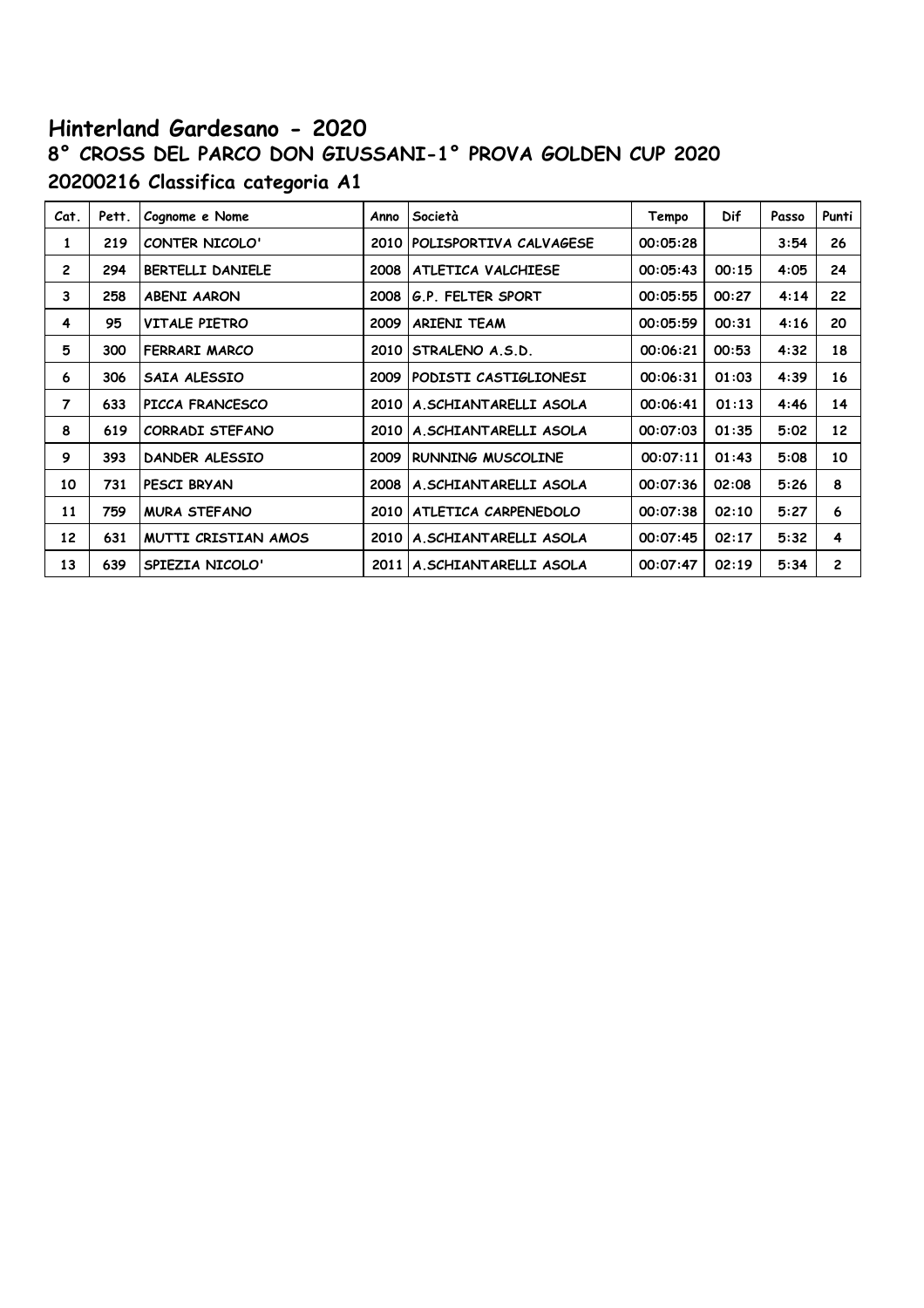# **Hinterland Gardesano - 2020 8° CROSS DEL PARCO DON GIUSSANI-1° PROVA GOLDEN CUP 2020 20200216 Classifica categoria B1**

| Cat. |     | Pett.   Cognome e Nome | Anno   Società         | Tempo              | Dif   | Passo | Punti |
|------|-----|------------------------|------------------------|--------------------|-------|-------|-------|
|      | 92  | CALO' FEDERICO         | 2007 RUNNING MUSCOLINE | $00:19:30$   04:50 |       | 5:34  |       |
| -    | 756 | RAGNOLI REGAN          | 2006 RUNNING MUSCOLINE | 00:25:55           | 11:15 | 7:24  |       |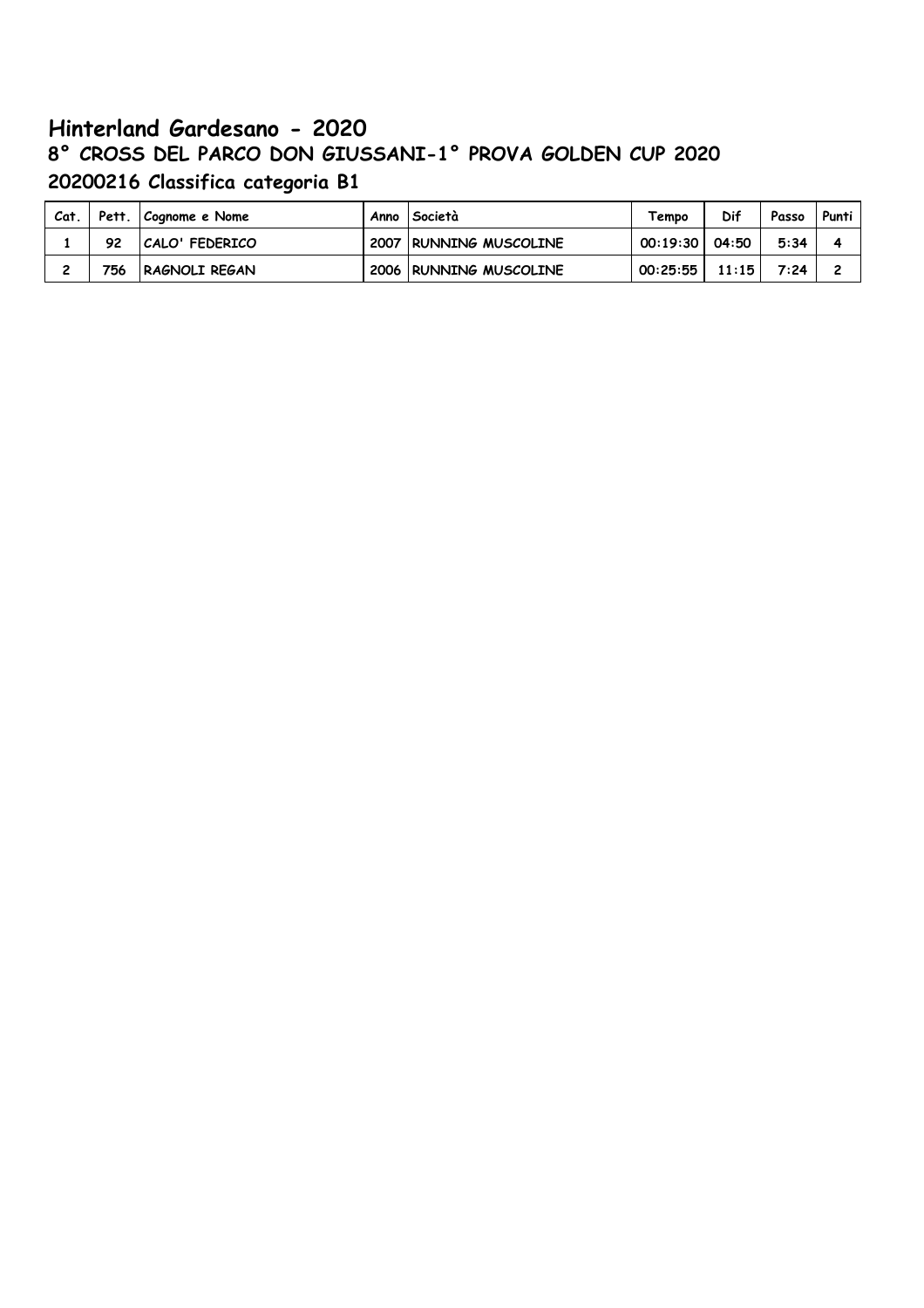# **Hinterland Gardesano - 2020 8° CROSS DEL PARCO DON GIUSSANI-1° PROVA GOLDEN CUP 2020 20200216 Classifica categoria P1**

| Cat.            | Pett. | Cognome e Nome            | Anno | Società                           | Tempo    | <b>Dif</b> | Passo | Punti        |
|-----------------|-------|---------------------------|------|-----------------------------------|----------|------------|-------|--------------|
| 1               | 552   | <b>BOTTA LEONARDO</b>     |      | 2012   ATLETICA FALEGNAMERIA GUER | 00:03:08 |            | 4:29  | 30           |
| $\overline{2}$  | 19    | MICHELETTI ALEX           | 2012 | G.P. COLLIO VALLESABBIA           | 00:03:21 | 00:13      | 4:47  | 28           |
| 3               | 440   | <b>CRESCINI EMANUELE</b>  | 2013 | G.P. FELTER SPORT                 | 00:03:24 | 00:16      | 4:51  | 26           |
| 4               | 681   | <b>MARTINI MARCELLO</b>   |      | 2012   ATLETICA CARPENEDOLO       | 00:03:29 | 00:21      | 4:59  | 24           |
| 5               | 73    | <b>CELLA SAMUELE</b>      |      | 2013 F.O. RUNNING TEAM            | 00:03:47 | 00:39      | 5:24  | 22           |
| 6               | 623   | <b>FUSARI ALESSANDRO</b>  |      | 2012 A.SCHIANTARELLI ASOLA        | 00:03:51 | 00:43      | 5:30  | 20           |
| $\overline{7}$  | 207   | <b>CELLA STEFANO</b>      |      | 2014 F.O. RUNNING TEAM            | 00:03:55 | 00:47      | 5:36  | 18           |
| 8               | 621   | <b>FRER DANIELE</b>       |      | 2012 A.SCHIANTARELLI ASOLA        | 00:03:58 | 00:50      | 5:40  | 16           |
| 9               | 613   | <b>BONASIA DOMINIK</b>    |      | 2013   A. SCHIANTARELLI ASOLA     | 00:04:00 | 00:52      | 5:43  | 14           |
| 10              | 628   | KUQI MEHMET               | 2012 | A.SCHIANTARELLI ASOLA             | 00:04:10 | 01:02      | 5:57  | 12           |
| 11              | 609   | <b>BACCHETTI MATTIA</b>   |      | 2014 LIBERO                       | 00:04:20 | 01:12      | 6:11  | $\mathbf{o}$ |
| 12 <sup>2</sup> | 629   | <b>MANCUSO GABRIEL</b>    |      | 2012 A.SCHIANTARELLI ASOLA        | 00:04:22 | 01:14      | 6:14  | 10           |
| 13              | 98    | <b>GOBBI GIORGIO</b>      | 2013 | STRALENO A.S.D.                   | 00:04:31 | 01:23      | 6:27  | 8            |
| 14              | 641   | <b>ZANOTTI DAVIDE</b>     |      | 2012 A.SCHIANTARELLI ASOLA        | 00:04:35 | 01:27      | 6:33  | 6            |
| 15              | 630   | <b>MONTEVERDI TOMMASO</b> |      | 2014 A.SCHIANTARELLI ASOLA        | 00:05:00 | 01:52      | 7:09  | 4            |
| 16              | 620   | DATTILO RICCARDO          |      | 2012 A.SCHIANTARELLI ASOLA        | 00:05:40 | 02:32      | 8:06  | $\mathbf{2}$ |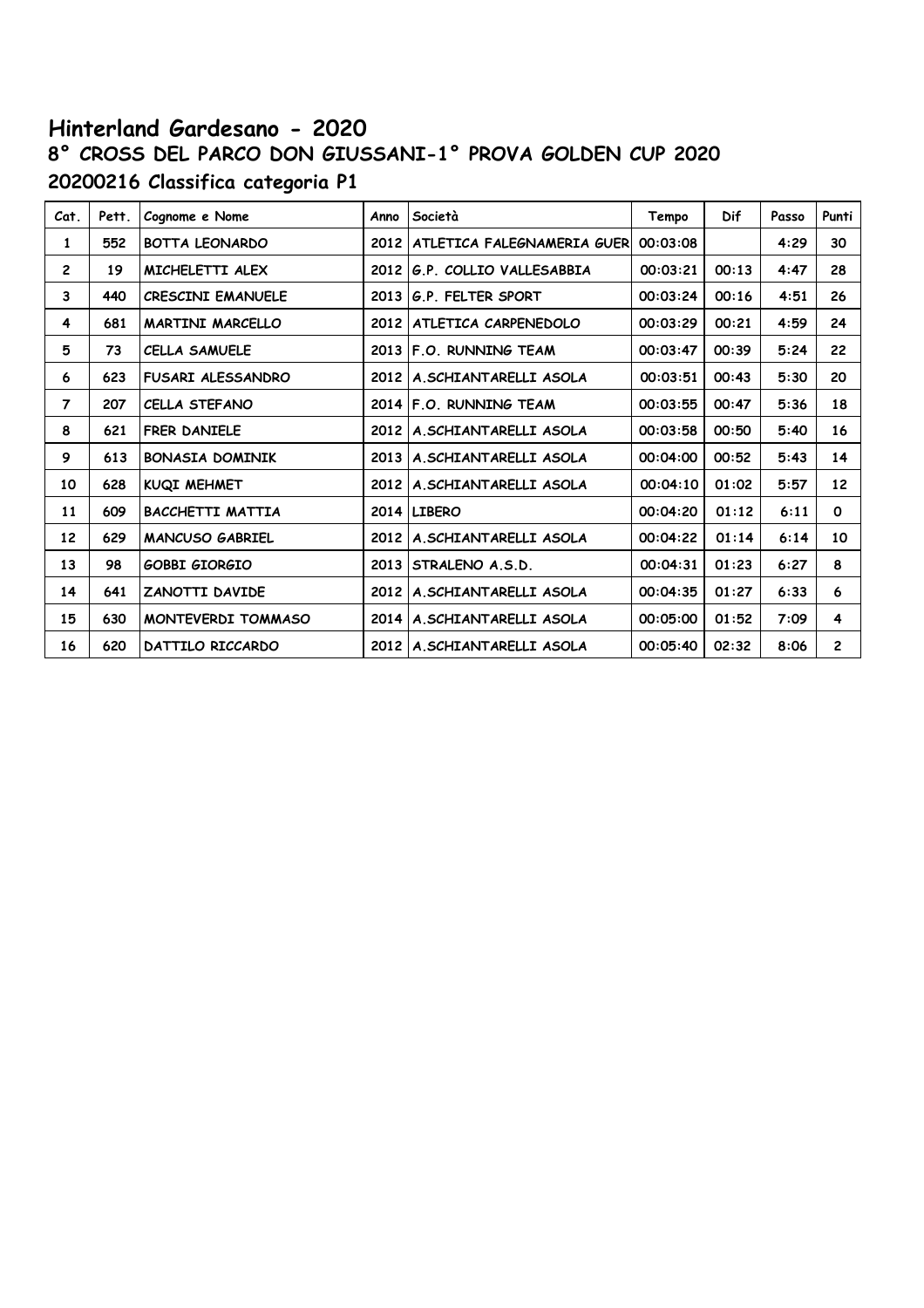# **Hinterland Gardesano - 2020 8° CROSS DEL PARCO DON GIUSSANI-1° PROVA GOLDEN CUP 2020 20200216 Classifica categoria Jf**

| Cat. |     | Pett. Cognome e Nome   | Anno <i>Società</i>    | Tempo              | Dif   | Passo | Punti, |
|------|-----|------------------------|------------------------|--------------------|-------|-------|--------|
|      | 199 | MOLINARI MELISSA       | 2003 STRALENO A.S.D.   | 00:18:39           | 03:59 | 5:20  | 6      |
|      | 322 | <b>CHINI FRANCESCA</b> | 2004 F.O. RUNNING TEAM | $00:19:32$   04:52 |       | 5:35  |        |
|      | 104 | <b>DUSI DEBORAH</b>    | 2001 RUNNING MUSCOLINE | 00:34:06           | 19:26 | 9:45  |        |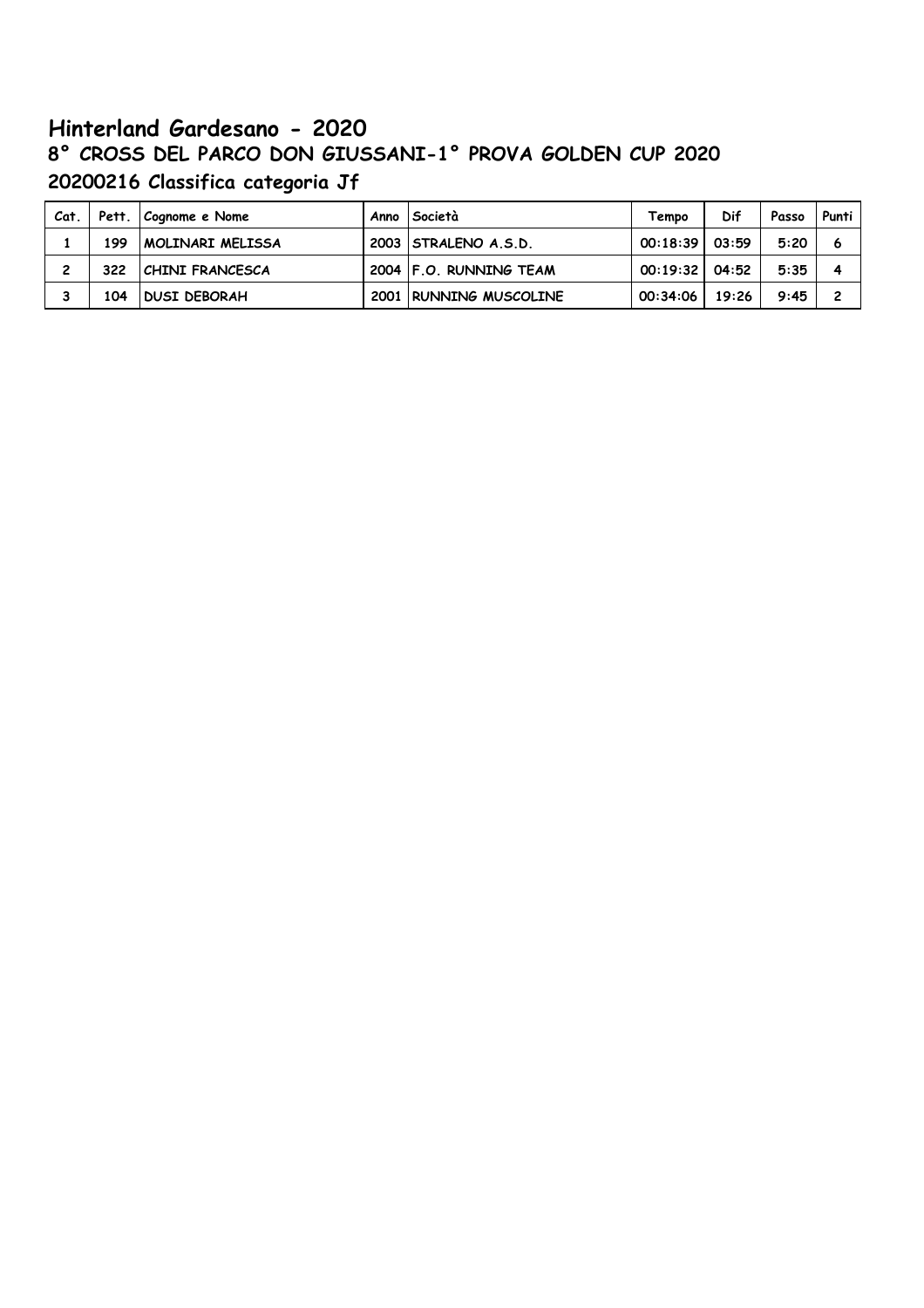# **Hinterland Gardesano - 2020 8° CROSS DEL PARCO DON GIUSSANI-1° PROVA GOLDEN CUP 2020 20200216 Classifica categoria Jm**

| Cat. | Pett. | Cognome e Nome         | Anno Società                  | Tempo    | Dif   | Passo | Punti          |
|------|-------|------------------------|-------------------------------|----------|-------|-------|----------------|
|      | 489   | <b>MORARU MAURIZIO</b> | 2002 F.O. RUNNING TEAM        | 00:14:40 |       | 4:11  | 10             |
| 2    | 490   | <b>BOLETTI KEVIN</b>   | 2002 F.O. RUNNING TEAM        | 00:14:59 | 00:19 | 4:17  | 8              |
| 3    | 318   | TONNI DAVIDE           | 2004 FREE-ZONE                | 00:15:00 | 00:20 | 4:17  | O              |
| 4    | 266   | LAFFRANCHI LUCA        | 2003 G.P. FELTER SPORT        | 00:15:24 | 00:44 | 4:24  | 6              |
| 5    | 764   | TURCATO DAVIDE         | 2003   ATL. VIGHENZI PADENGHE | 00:15:30 | 00:50 | 4:26  | 4              |
| 6    | 384   | COSI VITALY            | 2001   G.S. ATL. REZZATO      | 00:16:55 | 02:15 | 4:50  | $\overline{c}$ |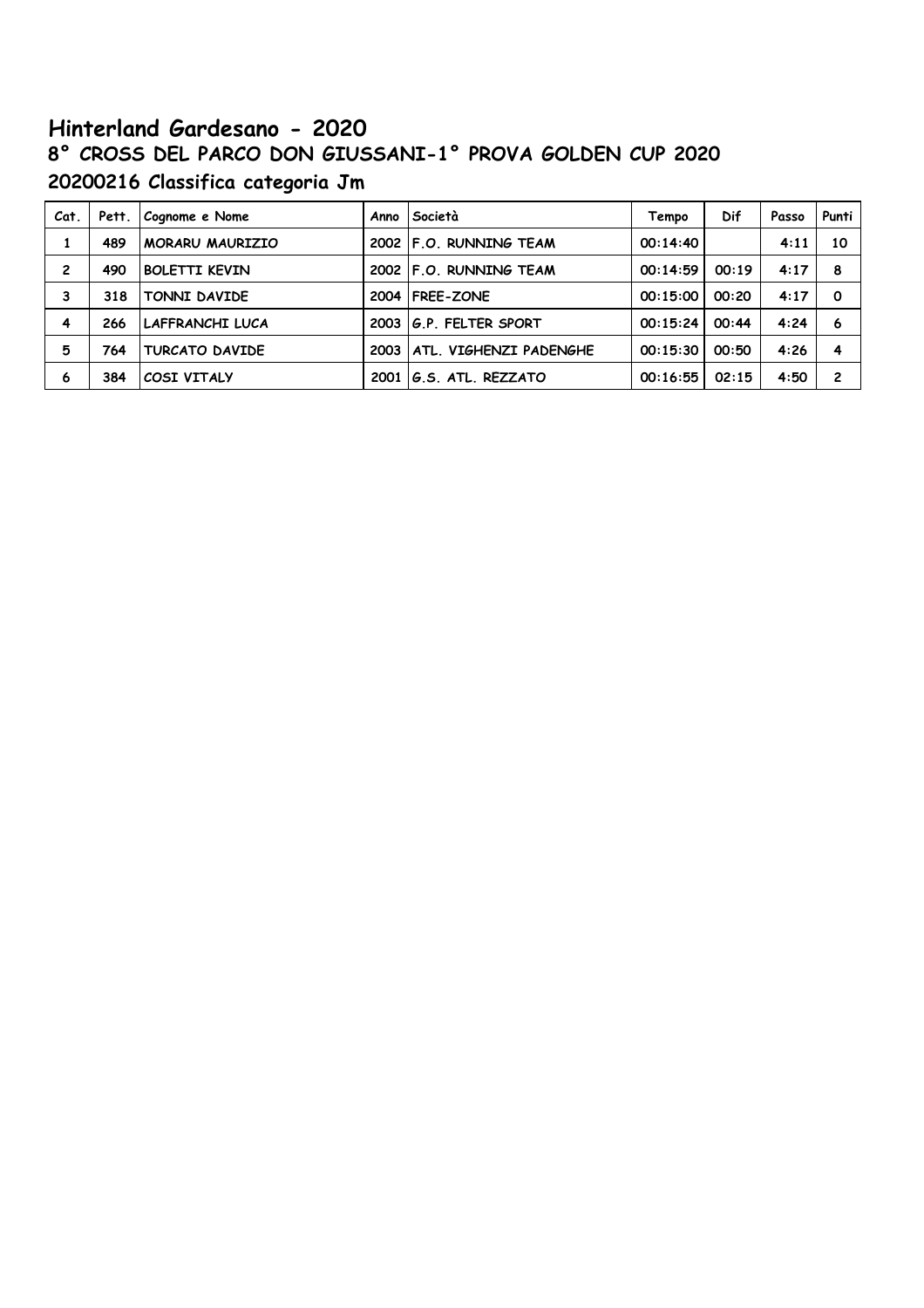# **Hinterland Gardesano - 2020 8° CROSS DEL PARCO DON GIUSSANI-1° PROVA GOLDEN CUP 2020 20200216 Classifica categoria F**

| Cat.           | Pett. | Cognome e Nome                 | Anno | Società                          | Tempo    | <b>Dif</b> | Passo | Punti        |
|----------------|-------|--------------------------------|------|----------------------------------|----------|------------|-------|--------------|
| 1              | 497   | <b>FIKRI YOUSSAF</b>           | 1997 | ATLETICA GAVARDO '90             | 00:19:24 |            |       | 24           |
| $\mathbf{2}$   | 531   | <b>GOFFI STEFANO</b>           | 1997 | ATL. VIGHENZI PADENGHE           | 00:19:38 | 00:14      |       | 22           |
| 3              | 651   | TOTTOLI DAVIDE                 |      | 1993 U.S. MALONNO                | 00:20:36 | 01:12      |       | $\mathbf{o}$ |
| 4              | 86    | COTIGNOLA DAVIDE               | 2000 | ATLETICA GAVARDO '90             | 00:20:44 | 01:20      |       | 20           |
| 5              | 745   | PELLEGRINI MASSIMO             | 1993 | ATL. VIGHENZI PADENGHE           | 00:20:56 | 01:32      |       | 18           |
| 6              | 109   | BETTINI NICOLA                 | 1995 | ATLETICA GAVARDO '90             | 00:21:23 | 01:59      |       | 16           |
| $\overline{7}$ | 107   | <b>DUSI DANIEL</b>             | 2000 | RUNNING MUSCOLINE                | 00:23:03 | 03:39      |       | 14           |
| 8              | 301   | <b>PAVONI EMANUELE</b>         | 1992 | ATLETICA GAVARDO '90             | 00:23:11 | 03:47      |       | 12           |
| 9              | 68    | RICCADONNA RICCARDO            |      | 1992 RUNNING MUSCOLINE           | 00:23:48 | 04:24      |       | 10           |
| 10             | 178   | <b>BULFERI BULFERETTI LUCA</b> | 1999 | G.S. MONTEGARGNANO               | 00:23:53 | 04:29      |       | 8            |
| 11             | 55    | TOGNI STEFANO                  | 2000 | POLISPORTIVA ALTA VALTROMP       | 00:24:23 | 04:59      |       | 6            |
| 12             | 57    | TOGNI MATTEO                   |      | 1999 POLISPORTIVA ALTA VALTROMPI | 00:27:38 | 08:14      |       | 4            |
| 13             | 743   | SBROFATTI DANIELE              |      | 1996   ATL. VIGHENZI PADENGHE    | 00:28:51 | 09:27      |       | $\mathbf{2}$ |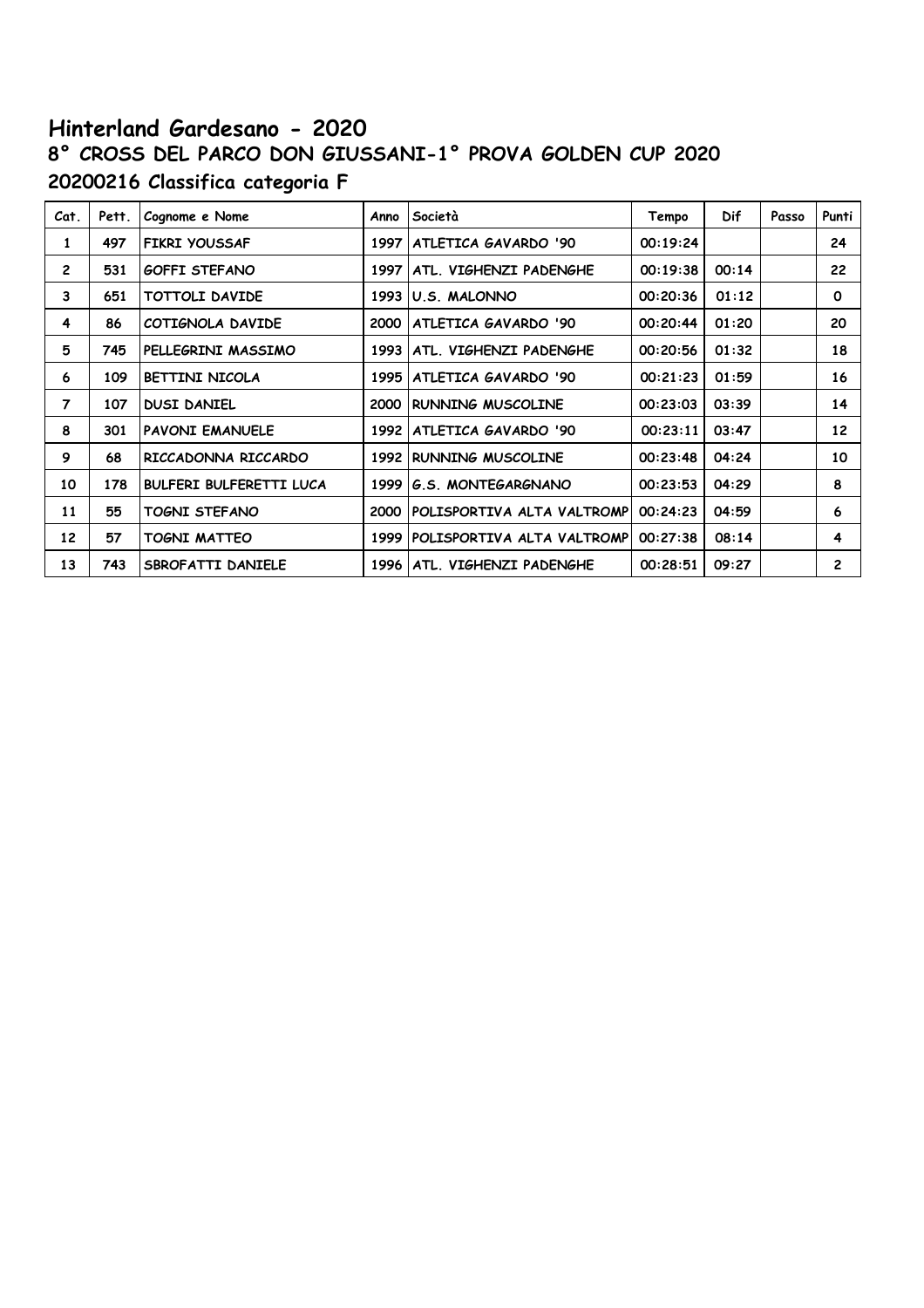# **Hinterland Gardesano - 2020 8° CROSS DEL PARCO DON GIUSSANI-1° PROVA GOLDEN CUP 2020 20200216 Classifica categoria G**

| Cat.           | Pett.          | Cognome e Nome          | Anno | Società                                  | Tempo    | Dif   | Passo | Punti                   |
|----------------|----------------|-------------------------|------|------------------------------------------|----------|-------|-------|-------------------------|
| $\mathbf{1}$   | 649            | <b>BONETTI ANDREA</b>   | 1988 | ATLETICA BRESCIA MARATHON                | 00:20:03 | 00:39 |       | 42                      |
| $\overline{2}$ | 597            | <b>TOMASI RICCARDO</b>  |      | 1986 F.O. RUNNING TEAM                   | 00:20:49 | 01:25 |       | 40                      |
| 3              | 702            | <b>TONON I ROBERTO</b>  |      | 1983   ATLETICA FALEGNAMERIA GUER        | 00:21:29 | 02:05 |       | 38                      |
| 4              | $\overline{7}$ | <b>BIANCHI PIETRO</b>   |      | 1985 U.S. SABBIO CHIESE                  | 00:21:31 | 02:07 |       | 36                      |
| 5              | 763            | <b>TURCATO NICOLAS</b>  | 1990 | ATL. VIGHENZI PADENGHE                   | 00:21:39 | 02:15 |       | 34                      |
| 6              | 761            | <b>KHAZZAR RADOUANE</b> | 1985 | IF.O. RUNNING TEAM                       | 00:21:41 | 02:17 |       | 32                      |
| 7              | 132            | STEFANINA DANIELE       | 1984 | <b>CIRCOLO AMATORI PODISTI</b>           | 00:21:43 | 02:19 |       | 30                      |
| 8              | 243            | <b>CHANCHANE DIAE</b>   |      | 1982   ATLETICA VALCHIESE                | 00:21:54 | 02:30 |       | 28                      |
| 9              | 63             | PIREDDA MARCO           |      | 1983 RUNNING MUSCOLINE                   | 00:22:48 | 03:24 |       | 26                      |
| 10             | 749            | LEBANO VINCENZO         |      | 1986 LIBERO                              | 00:22:51 | 03:27 |       | $\mathbf 0$             |
| 11             | 757            | <b>GORLA SIMONE</b>     |      | 1983 LIBERO                              | 00:22:53 | 03:29 |       | $\mathbf{o}$            |
| 12             | 716            | <b>SVANERA LUCA</b>     |      | 1983   ATLETICA GAVARDO '90              | 00:22:57 | 03:33 |       | 24                      |
| 13             | 113            | CAPELLI MATTEO          |      | 1982 FIESSE RUN                          | 00:23:05 | 03:41 |       | 22                      |
| 14             | 718            | <b>TIRALI MANUEL</b>    |      | 1981 F.O. RUNNING TEAM                   | 00:23:24 | 04:00 |       | 20                      |
| 15             | 572            | FERRARINI LUCA ENRICO   | 1987 | ATLETICA LEM ITALIA LONATO               | 00:23:28 | 04:04 |       | 18                      |
| 16             | 737            | <b>ZANONI PATRICK</b>   |      | 1988 NUOVA POLISPORTIVA DI BION 00:23:34 |          | 04:10 |       | 16                      |
| 17             | 24             | <b>BERTOLI VITTORIO</b> |      | 1986   ATLETICA GAVARDO '90              | 00:23:41 | 04:17 |       | 14                      |
| 18             | 755            | TRECCANI GIANLUIGI      |      | 1988 PODISTI CASTIGLIONESI               | 00:23:46 | 04:22 |       | 12                      |
| 19             | 556            | <b>DALEFFE MATTEO</b>   | 1985 | ATLETICA GAVARDO '90                     | 00:23:57 | 04:33 |       | 10                      |
| 20             | 103            | <b>FANTONI LUCA</b>     | 1989 | F.O. RUNNING TEAM                        | 00:24:19 | 04:55 |       | 8                       |
| 21             | 8              | TISI DENIS              |      | 1990 U.S. SABBIO CHIESE                  | 00:24:32 | 05:08 |       | 6                       |
| 22             | 61             | <b>BULGARI OMAR</b>     |      | 1983   ATLETICA DI LUMEZZANE             | 00:25:15 | 05:51 |       | 4                       |
| 23             | 53             | AFFRINI DIEGO           |      | 1982   ATLETICA GAVARDO '90              | 00:26:04 | 06:40 |       | $\overline{\mathbf{c}}$ |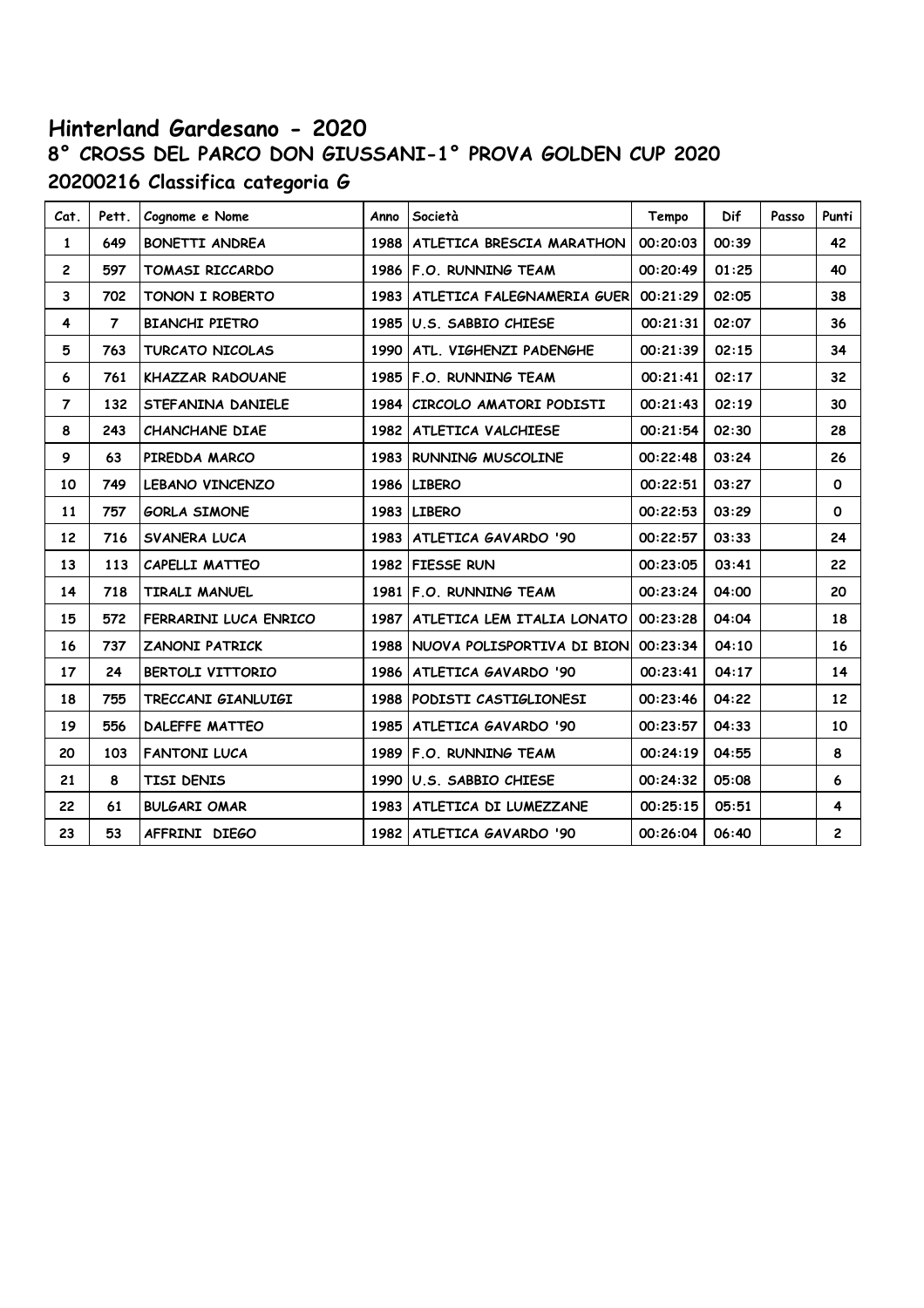# **Hinterland Gardesano - 2020 8° CROSS DEL PARCO DON GIUSSANI-1° PROVA GOLDEN CUP 2020 20200216 Classifica categoria H**

| Cat.           | Pett. | Cognome e Nome           | Anno | Società                                      | Tempo    | Dif   | Passo | Punti           |
|----------------|-------|--------------------------|------|----------------------------------------------|----------|-------|-------|-----------------|
| 1              | 659   | <b>FATTORI DAVIDE</b>    |      | 1973   ATLETICA GAVARDO '90                  | 00:20:31 | 01:07 |       | 60              |
| $\mathbf{2}$   | 741   | DALLERA ANDREA           | 1978 | <b>ARIENI TEAM</b>                           | 00:21:12 | 01:48 |       | 58              |
| 3              | 342   | BERTOCCHI STEFANO        |      | 1973   ATLETICA FALEGNAMERIA GUER            | 00:21:32 | 02:08 |       | 56              |
| 4              | 461   | BRESCIANI LUIGI          |      | 1977   ATLETICA FALEGNAMERIA GUER 00:21:36   |          | 02:12 |       | 54              |
| 5              | 259   | PIAZZA VIVIANO           |      | 1973 G.P. FELTER SPORT                       | 00:21:38 | 02:14 |       | 52              |
| 6              | 601   | <b>BOLPAGNI UBER</b>     |      | 1974   ATLETICA RODENGO SAIANO               | 00:21:40 | 02:16 |       | 50              |
| $\overline{7}$ | 59    | COSENZA MANUEL           | 1980 | ATLETICA GAVARDO '90                         | 00:22:07 | 02:43 |       | 48              |
| 8              | 32    | BRICCHI ANDREA           |      | 1980 RUNNING MUSCOLINE                       | 00:22:10 | 02:46 |       | 46              |
| 9              | 459   | TONONI CRISTIAN          |      | 1972   ATLETICA FALEGNAMERIA GUER   00:22:18 |          | 02:54 |       | 44              |
| 10             | 204   | SEBASTIANI SALVINO       |      | 1978   ATLETICA GAVARDO '90                  | 00:22:37 | 03:13 |       | 42              |
| 11             | 75    | <b>CELLA FABIO</b>       | 1978 | F.O. RUNNING TEAM                            | 00:22:46 | 03:22 |       | 40              |
| 12             | 78    | FRANZONI STEFANO         |      | 1973   ATLETICA BRESCIA MARATHON             | 00:23:07 | 03:43 |       | 38              |
| 13             | 190   | <b>ZANARDINI ROBERTO</b> |      | 1972   ATLETICA FALEGNAMERIA GUER            | 00:23:17 | 03:53 |       | 36              |
| 14             | 735   | COMINCINI MARCO          | 1979 | ATL. VIGHENZI PADENGHE                       | 00:23:38 | 04:14 |       | 34              |
| 15             | 170   | TURCHETTI DAVIDE         | 1975 | G.S. MONTEGARGNANO                           | 00:23:40 | 04:16 |       | 32              |
| 16             | 21    | BREDA CRISTIANO          |      | 1977   ATLETICA GAVARDO '90                  | 00:23:44 | 04:20 |       | 30              |
| 17             | 84    | COTIGNOLA PAOLO          |      | 1971 RUNNING MUSCOLINE                       | 00:23:55 | 04:31 |       | 28              |
| 18             | 262   | FOSCHETTI MARCO          |      | 1976 G.P. OVER PONTEVICO                     | 00:24:27 | 05:03 |       | 26              |
| 19             | 397   | VAVASSORI LUCA           | 1973 | STRALENO A.S.D.                              | 00:24:37 | 05:13 |       | 24              |
| 20             | 644   | <b>GORNI DENIS</b>       |      | 1974   A. SCHIANTARELLI ASOLA                | 00:24:39 | 05:15 |       | 22              |
| 21             | 559   | BOTTA MARCO              |      | 1977   ATLETICA FALEGNAMERIA GUER            | 00:24:45 | 05:21 |       | 20              |
| 22             | 208   | CELLA PAOLO              |      | 1980 F.O. RUNNING TEAM                       | 00:25:12 | 05:48 |       | 18              |
| 23             | 345   | <b>GUALDI WALTER</b>     | 1980 | ATLETICA VALCHIESE                           | 00:25:39 | 06:15 |       | 16              |
| 24             | 646   | SPIEZIA STEFANO ELIO     | 1979 | A.SCHIANTARELLI ASOLA                        | 00:26:23 | 06:59 |       | 14              |
| 25             | 643   | <b>MUTTI STEFANO</b>     |      | 1975   A. SCHIANTARELLI ASOLA                | 00:26:25 | 07:01 |       | 12 <sub>2</sub> |
| 26             | 117   | OLIVETTI ALBERTO         |      | 1980 RUNNING MUSCOLINE                       | 00:26:27 | 07:03 |       | 10              |
| 27             | 334   | <b>MOR EMANUELE</b>      |      | 1971   PODISTI CASTIGLIONESI                 | 00:26:40 | 07:16 |       | 8               |
| 28             | 457   | CAVALLI ANDREA           | 1975 | ATLETICA FALEGNAMERIA GUER                   | 00:26:46 | 07:22 |       | 6               |
| 29             | 389   | ZANOTTI ERMANNO          | 1975 | STRALENO A.S.D.                              | 00:27:14 | 07:50 |       | 4               |
| 30             | 175   | ZANELLI IVAN             |      | 1979 G.S. MONTEGARGNANO                      | 00:27:29 | 08:05 |       | 2               |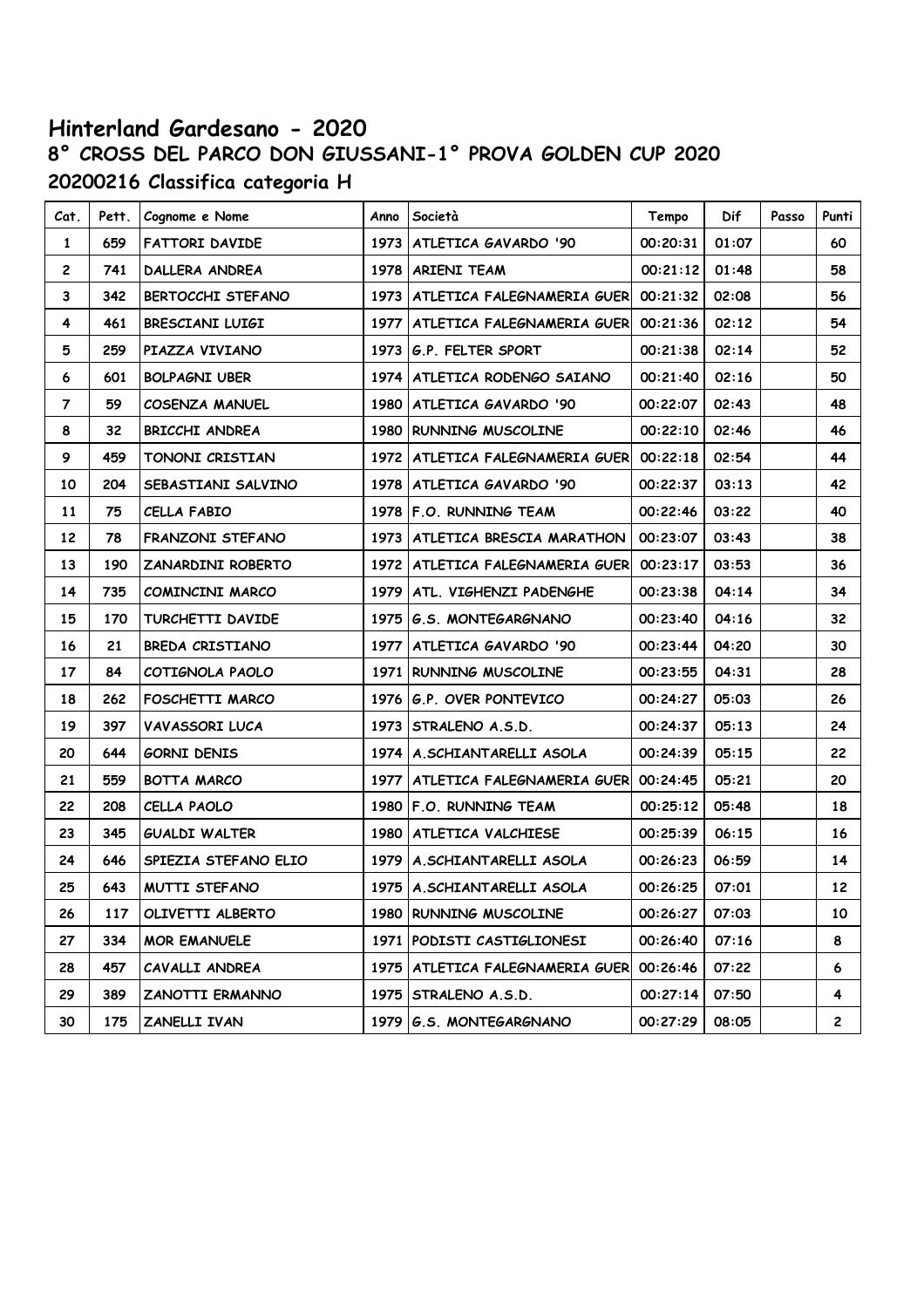### **Hinterland Gardesano - 2020 8° CROSS DEL PARCO DON GIUSSANI-1° PROVA GOLDEN CUP 2020 20200216 Classifica categoria I**

| Cat.           | Pett. | Cognome e Nome           | Anno | Società                                    | Tempo    | Dif   | Passo | Punti        |
|----------------|-------|--------------------------|------|--------------------------------------------|----------|-------|-------|--------------|
| 1              | 486   | AGUZZI ROBERTO           | 1970 | ATLETICA PARATICO                          | 00:20:53 |       | 3:48  | 84           |
| $\mathbf{2}$   | 4     | MARTINELLI OSCAR         | 1970 | <b>ARIENI TEAM</b>                         | 00:21:46 | 00:53 | 3:57  | 82           |
| 3              | 653   | GUANA ALESSANDRO         |      | 1970   ATLETICA RODENGO SAIANO             | 00:21:51 | 00:58 | 3:58  | 80           |
| 4              | 746   | LODA GIANCARLO           |      | 1963   FREE-ZONE                           | 00:22:10 | 01:17 | 4:02  | $\mathbf 0$  |
| 5              | 319   | TOMASONI PAOLO           | 1963 | ATLETICA DI LUMEZZANE                      | 00:22:14 | 01:21 | 4:03  | 78           |
| 6              | 94    | <b>VITALE LUCA</b>       |      | 1965   ARIENI TEAM                         | 00:22:43 | 01:50 | 4:08  | 76           |
| $\overline{7}$ | 252   | RIGAMONTI DARIO          |      | 1970 PODISTI CASTIGLIONESI                 | 00:22:45 | 01:52 | 4:08  | 74           |
| 8              | 176   | TURCHETTI MAURIZIO       | 1970 | G.S. MONTEGARGNANO                         | 00:22:47 | 01:54 | 4:09  | 72           |
| 9              | 81    | VIVALDINI ALBERTO        | 1969 | STRALENO A.S.D.                            | 00:23:15 | 02:22 | 4:14  | 70           |
| 10             | 536   | CUSUMANO RODOLFO         |      | 1963   ATLETICA GAVARDO '90                | 00:23:16 | 02:23 | 4:14  | 68           |
| 11             | 124   | BOLDINI GIOVANNI         |      | 1965 CIRCOLO AMATORI PODISTI               | 00:23:18 | 02:25 | 4:14  | 66           |
| 12             | 118   | ADERENTI MASSIMILIANO    |      | 1967   ATLETICA GAVARDO '90                | 00:23:24 | 02:31 | 4:15  | 64           |
| 13             | 233   | <b>DUSI DUILIO</b>       |      | 1967 RUNNING MUSCOLINE                     | 00:23:27 | 02:34 | 4:16  | 62           |
| 14             | 122   | LEGHI CARLUCCIO          | 1964 | CIRCOLO AMATORI PODISTI                    | 00:23:29 | 02:36 | 4:16  | 60           |
| 15             | 739   | MOGLIA ANGELO            |      | 1970   ATLETICA LEM ITALIA LONATO          | 00:23:34 | 02:41 | 4:17  | 58           |
| 16             | 218   | PETTINARI GIUSEPPE LUCA  | 1969 | ATLETICA GAVARDO '90                       | 00:23:45 | 02:52 | 4:19  | 56           |
| 17             | 733   | LUNARDI ALESSANDRO       | 1963 | G.P.V. TAGICAR VILLAFRANCA VR00:23:58      |          | 03:05 | 4:21  | $\mathbf{o}$ |
| 18             | 164   | <b>DELAI GIUSEPPE</b>    |      | 1967 G.S. MONTEGARGNANO                    | 00:24:48 | 03:55 | 4:31  | 54           |
| 19             | 328   | FIORINA STEFANO          |      | 1966   ATLETICA FALEGNAMERIA GUER 00:25:03 |          | 04:10 | 4:33  | 52           |
| 20             | 447   | OLIVETTI ROBERTO         |      | 1964   ATLETICA FALEGNAMERIA GUER 00:25:21 |          | 04:28 | 4:37  | 50           |
| 21             | 293   | CAVAGNINI DANIELE        |      | 1962 NUOVA POLISPORTIVA DI BION 00:25:35   |          | 04:42 | 4:39  | 48           |
| 22             | 444   | GAZZINA ALFREDO          |      | 1961   ATLETICA GAVARDO '90                | 00:25:39 | 04:46 | 4:40  | 46           |
| 23             | 272   | TURRI ZANONI GIUSEPPE    |      | 1967   ATLETICA GAVARDO '90                | 00:25:58 | 05:05 | 4:43  | 44           |
| 24             | 487   | BORGHETTI MAURO ANDREA   | 1967 | ATL. VIGHENZI PADENGHE                     | 00:26:13 | 05:20 | 4:46  | 42           |
| 25             | 401   | CHINI SILVIO             |      | 1963 ATLETICA GAVARDO '90                  | 00:26:20 | 05:27 | 4:47  | 40           |
| 26             | 193   | CARAMATTI GIOVANNI       |      | 1967 G.P. OVER PONTEVICO                   | 00:26:33 | 05:40 | 4:50  | 38           |
| 27             | 136   | GIUGNO ALESSIO           |      | 1962   CIRCOLO AMATORI PODISTI             | 00:26:53 | 06:00 | 4:53  | 36           |
| 28             | 449   | TRECCANI DARIO SILVANO   |      | 1964   ATLETICA FALEGNAMERIA GUERI         | 00:26:56 | 06:03 | 4:54  | 34           |
| 29             | 426   | LODA CESARE              |      | 1964 STRALENO A.S.D.                       | 00:27:17 | 06:24 | 4:58  | 32           |
| 30             | 699   | SEMINATI CELSO           |      | 1970   ATLETICA REBO GUSSAGO               | 00:27:29 | 06:36 | 4:60  | 30           |
| 31             | 91    | CALO' BENEDETTO          |      | 1967 RUNNING MUSCOLINE                     | 00:27:43 | 06:50 | 5:02  | 28           |
| 32             | 30    | LAMPUGNANI MAURIZIO      |      | 1964 G.P. OVER PONTEVICO                   | 00:27:45 | 06:52 | 5:03  | 26           |
| 33             | 451   | <b>GIANNONI LUCA</b>     |      | 1968   ATL. VIGHENZI PADENGHE              | 00:27:50 | 06:57 | 5:04  | 24           |
| 34             | 335   | APPUHAMY ARADASIWATTA AJ |      | 1961   ATLETICA GAVARDO '90                | 00:27:53 | 07:00 | 5:04  | 22           |
| 35             | 242   | COMINELLI RICCARDO       |      | 1966   ATLETICA BEDIZZOLE                  | 00:28:11 | 07:18 | 5:07  | 20           |
| 36             | 296   | SOPINI GIORGIO           |      | 1964   ATLETICA GAVARDO '90                | 00:28:15 | 07:22 | 5:08  | 18           |
| 37             | 34    | <b>GUARNIERI ETTORE</b>  |      | 1961   PODISTI CASTIGLIONESI               | 00:28:24 | 07:31 | 5:10  | 16           |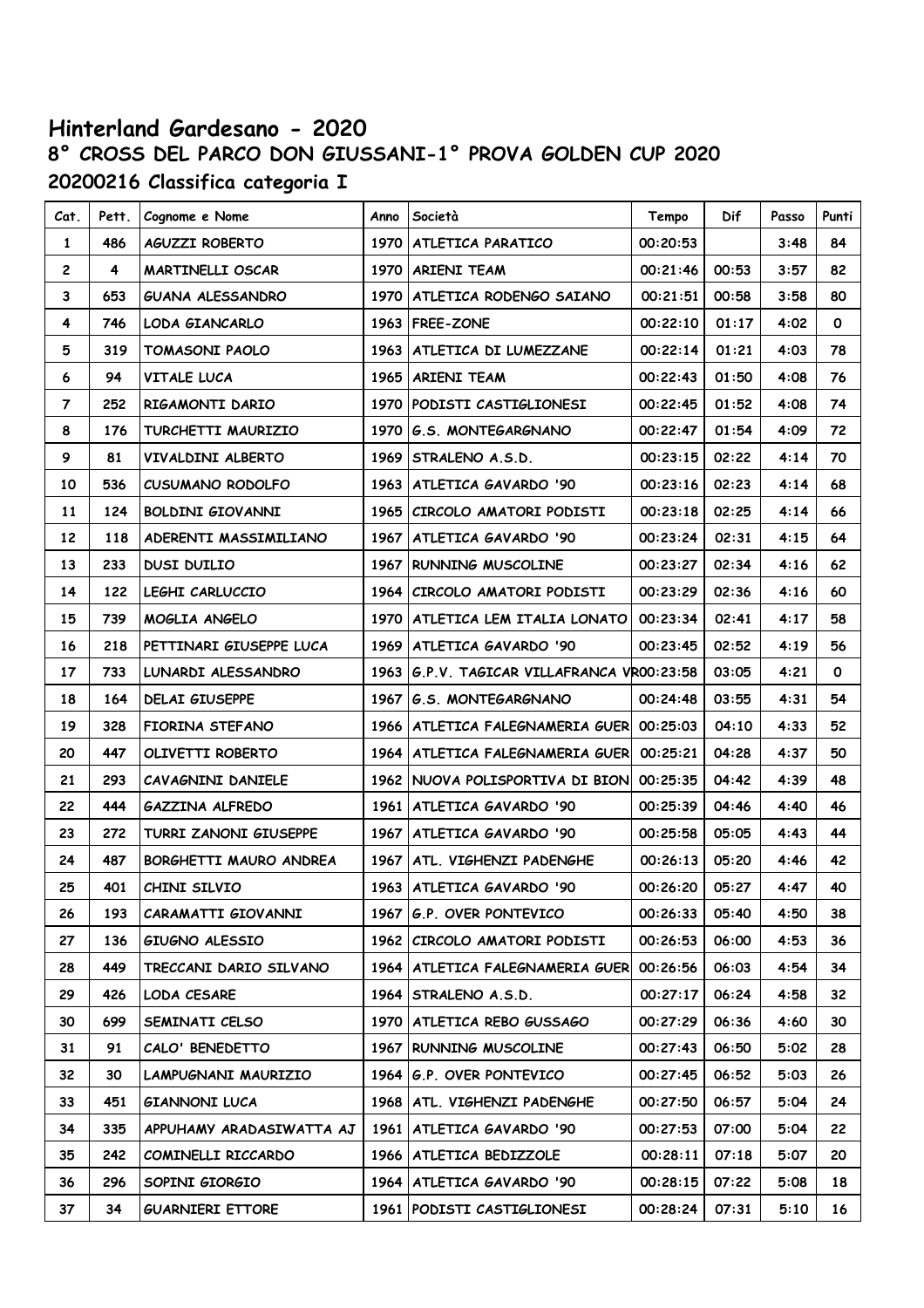# **Hinterland Gardesano - 2020 8° CROSS DEL PARCO DON GIUSSANI-1° PROVA GOLDEN CUP 2020 20200216 Classifica categoria I**

| Cat. | Pett. | Cognome e Nome            | Anno   | Società                     | Tempo    | Dif   | Passo | Punti          |
|------|-------|---------------------------|--------|-----------------------------|----------|-------|-------|----------------|
| 38   | 331   | <b>ANATALONI DARIO</b>    | 1966 l | ATLETICA FALEGNAMERIA GUERI | 00:29:00 | 08:07 | 5:16  | 14             |
| 39   | 221   | SOMENSI NICOLA            | 1967   | CIRCOLO AMATORI PODISTI     | 00:29:47 | 08:54 | 5:25  | 12             |
| 40   | 662   | <b>BERTOLONI GIUSEPPE</b> | 1967   | <b>ARIENI TEAM</b>          | 00:29:52 | 08:59 | 5:26  | 10             |
| 41   | 340   | <b>BERTA BRUNO</b>        | 1962   | ATLETICA FALEGNAMERIA GUERI | 00:30:50 | 09:57 | 5:36  | 8              |
| 42   | 352   | <b>PAPA GIULIANO</b>      |        | 1963 PODISTI CASTIGLIONESI  | 00:33:03 | 12:10 | 6:01  | 6              |
| 43   | 140   | PINI EUGENIO              | 1969   | G.S. MONTEGARGNANO          | 00:33:35 | 12:42 | 6:06  | 4              |
| 44   | 423   | VAVASSORI PAOLO           | 1963   | ATLETICA CARPENEDOLO        | 00:37:52 | 16:59 | 6:53  | $\overline{c}$ |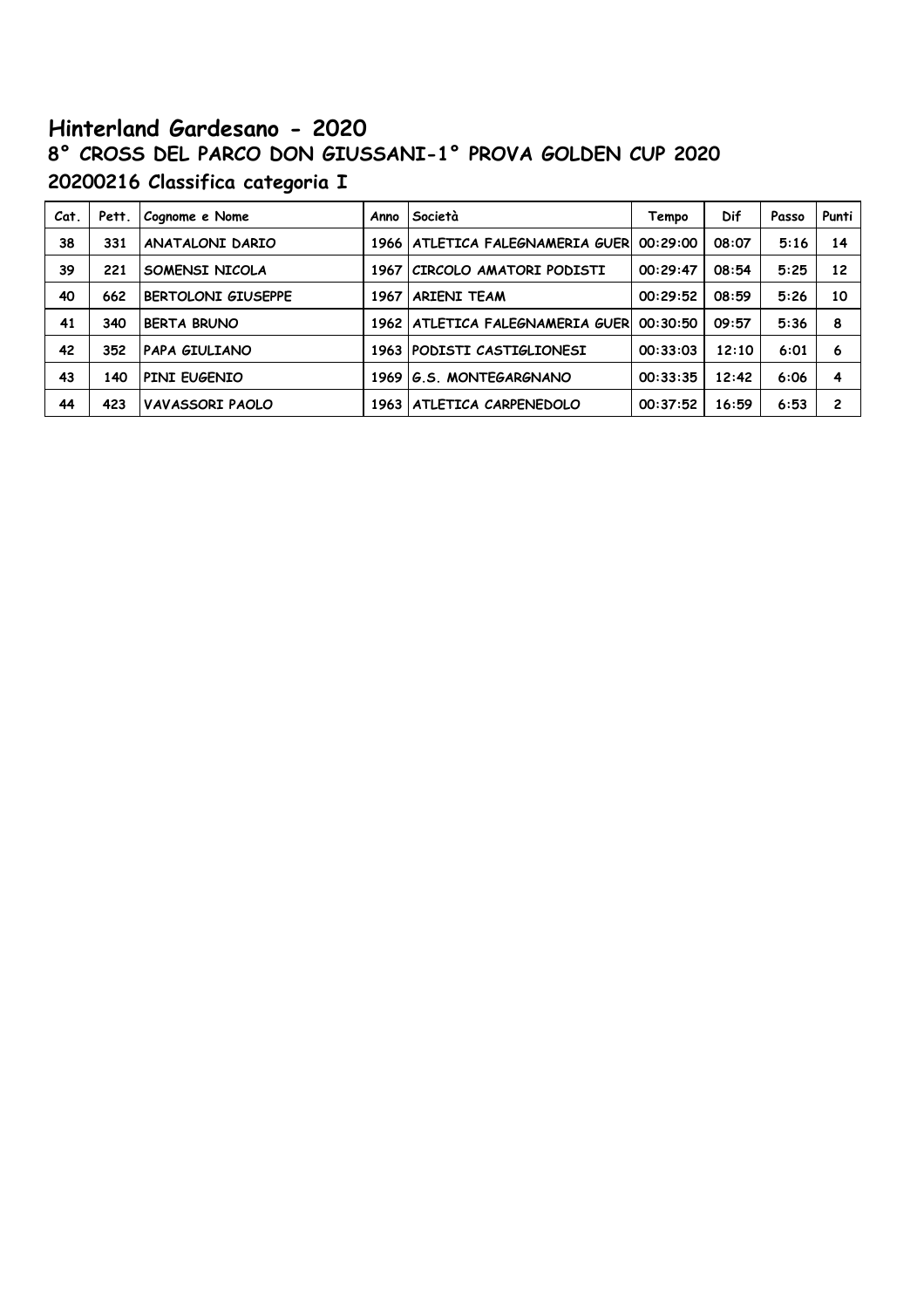# **Hinterland Gardesano - 2020 8° CROSS DEL PARCO DON GIUSSANI-1° PROVA GOLDEN CUP 2020 20200216 Classifica categoria L**

| Cat.           | Pett. | Cognome e Nome            | Anno | Società                                      | Tempo    | Dif   | Passo | Punti                   |
|----------------|-------|---------------------------|------|----------------------------------------------|----------|-------|-------|-------------------------|
| 1              | 673   | FAUSTINI OSVALDO          |      | 1956 F.O. RUNNING TEAM                       | 00:23:20 | 02:27 | 4:15  | 50                      |
| $\mathbf{2}$   | 54    | TONOLINI ANGELO           |      | 1954 G.P. FELTER SPORT                       | 00:23:39 | 02:46 | 4:18  | 48                      |
| 3              | 235   | RONCHI GUERINO            |      | 1951   ATLETICA DI LUMEZZANE                 | 00:24:19 | 03:26 | 4:25  | 46                      |
| 4              | 12    | ROSSINI GIUSEPPE          | 1955 | G.P. FELTER SPORT                            | 00:24:52 | 03:59 | 4:31  | 44                      |
| 5              | 179   | <b>MARRAS IGNAZIO</b>     | 1960 | G.S. MONTEGARGNANO                           | 00:25:25 | 04:32 | 4:37  | 42                      |
| 6              | 33    | VISCONTI LORENZO          | 1954 | ATL. VIGHENZI PADENGHE                       | 00:25:28 | 04:35 | 4:38  | 40                      |
| $\overline{7}$ | 10    | FACCHINETTI AMEDEO        | 1953 | ATL. VIGHENZI PADENGHE                       | 00:25:50 | 04:57 | 4:42  | 38                      |
| 8              | 344   | FERRARINI LUCIANO         |      | 1957   ATLETICA LEM ITALIA LONATO            | 00:26:06 | 05:13 | 4:45  | 36                      |
| 9              | 754   | D'ALESSANDRIA PAOLO       |      | 1951 LIBERO                                  | 00:26:22 | 05:29 | 4:48  | O                       |
| 10             | 108   | BETTINI OSVALDO           | 1960 | ATLETICA GAVARDO '90                         | 00:26:30 | 05:37 | 4:49  | 34                      |
| 11             | 18    | REGAZZI DOMENICO          |      | 1955 G.P. OVER PONTEVICO                     | 00:26:38 | 05:45 | 4:51  | 32                      |
| 12             | 217   | GHIDETTI ANGELO           |      | 1956   ATL. VIGHENZI PADENGHE                | 00:26:42 | 05:49 | 4:51  | 30                      |
| 13             | 668   | <b>BONIZZI EDOARDO</b>    | 1959 | ATLETICA GAVARDO '90                         | 00:27:01 | 06:08 | 4:55  | 28                      |
| 14             | 58    | MASSARDI TIZIANO          |      | 1958   ATLETICA GAVARDO '90                  | 00:27:27 | 06:34 | 4:59  | 26                      |
| 15             | 77    | ZANARDINI VINCENZO        |      | 1953   ATLETICA FALEGNAMERIA GUER   00:27:51 |          | 06:58 | 5:04  | 24                      |
| 16             | 52    | GIURADEI GUALTIERO        |      | 1951 PODISTI CASTIGLIONESI                   | 00:28:20 | 07:27 | 5:09  | 22                      |
| 17             | 752   | SEGHEZZI ANDREINO         | 1954 | <b>ATLETICA BEDIZZOLE</b>                    | 00:28:27 | 07:34 | 5:10  | 20                      |
| 18             | 751   | SBROFATTI OSVALDO TIZIANO | 1958 | ATL. VIGHENZI PADENGHE                       | 00:28:46 | 07:53 | 5:14  | 18                      |
| 19             | 115   | <b>ZANONI WALTER</b>      | 1952 | ATLETICA BEDIZZOLE                           | 00:28:56 | 08:03 | 5:16  | 16                      |
| 20             | 288   | SORTORE ROBERTO           | 1958 | ATL. VIGHENZI PADENGHE                       | 00:29:10 | 08:17 | 5:18  | 14                      |
| 21             | 138   | QUAGLIOTTO ROBERTO        | 1960 | G.S. MONTEGARGNANO                           | 00:29:24 | 08:31 | 5:21  | 12                      |
| 22             | 766   | FERLIGA GIOVANNI          | 1956 | <b>ARIENI TEAM</b>                           | 00:30:04 | 09:11 | 5:28  | 10                      |
| 23             | 561   | SCARONI ANGELO            |      | 1955   ATLETICA FALEGNAMERIA GUER   00:31:20 |          | 10:27 | 5:42  | 8                       |
| 24             | 238   | VOLTOLINI RINO            | 1954 | ATLETICA FALEGNAMERIA GUER                   | 00:32:27 | 11:34 | 5:54  | 6                       |
| 25             | 36    | SANDRINI SELVINO          |      | 1954 PODISTI CASTIGLIONESI                   | 00:32:31 | 11:38 | 5:55  | 4                       |
| 26             | 555   | RIZZINI TOBIA             |      | 1955 LIBERO                                  | 00:34:48 | 13:55 | 6:20  | O                       |
| 27             | 17    | <b>BELLOCCHIO CESARE</b>  |      | 1954 ATLETICA GAVARDO '90                    | 00:37:19 | 16:26 | 6:47  | $\overline{\mathbf{c}}$ |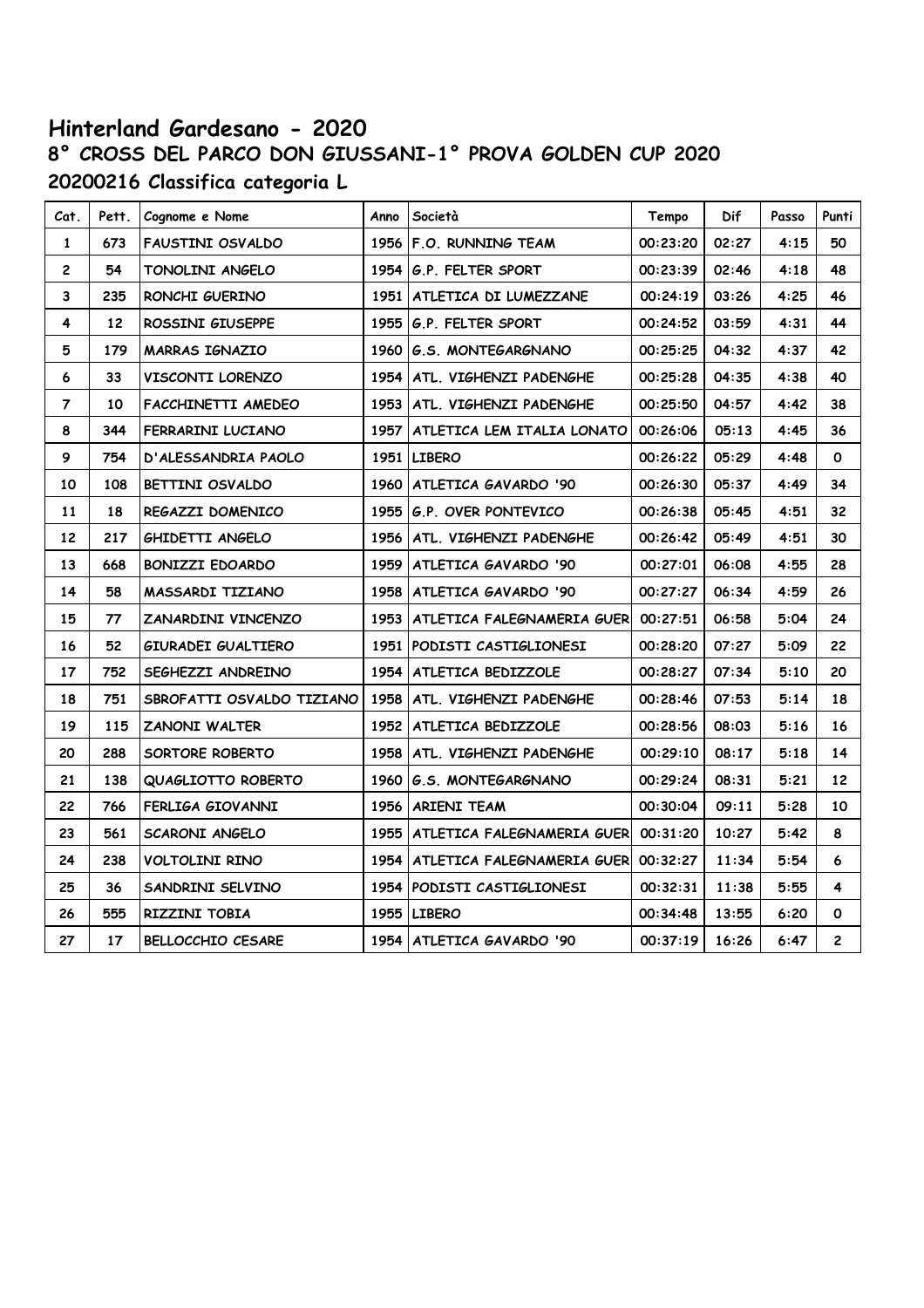# **Hinterland Gardesano - 2020 8° CROSS DEL PARCO DON GIUSSANI-1° PROVA GOLDEN CUP 2020 20200216 Classifica categoria M**

| Cat.           | Pett. | Cognome e Nome        | Anno | Società               | Tempo    | Dif   | Passo | Punti          |
|----------------|-------|-----------------------|------|-----------------------|----------|-------|-------|----------------|
| 1              | 46    | DONATI GIROLAMO       | 1946 | G.P. FELTER SPORT     | 00:19:28 | 04:48 | 5:34  | 18             |
| $\overline{c}$ | 62    | <b>BANDERA AVIO</b>   | 1948 | ATLETICA CARPENEDOLO  | 00:19:48 | 05:08 | 5:39  | 16             |
| 3              | 247   | <b>GOFFI BERNARDO</b> |      | 1945 LIBERO           | 00:20:03 | 05:23 | 5:44  | $\mathbf 0$    |
| 4              | 230   | <b>BODEI ENNIO</b>    | 1943 | U.S. SERLE            | 00:20:26 | 05:46 | 5:50  | 14             |
| 5              | 647   | CORNACCHIA MICHELE    | 1949 | ATLETICA BEDIZZOLE    | 00:21:31 | 06:51 | 6:09  | 12             |
| 6              | 5     | PERONI GIOVANNI       | 1946 | G.P. FELTER SPORT     | 00:22:29 | 07:49 | 6:25  | 10             |
| $\overline{7}$ | 691   | <b>DUINA VITTORIO</b> | 1938 | ATLETICA DI LUMEZZANE | 00:22:57 | 08:17 | 6:33  | 8              |
| 8              | 231   | CARLESCHI RENZO       | 1946 | ATLETICA BEDIZZOLE    | 00:23:46 | 09:06 | 6:47  | 6              |
| 9              | 734   | FIORINI GIANBATTISTA  | 1943 | ATLETICA CARPENEDOLO  | 00:24:28 | 09:48 | 6:59  | 4              |
| 10             | 141   | PINI ANDREA           | 1939 | G.S. MONTEGARGNANO    | 00:34:10 | 19:30 | 9:46  | $\overline{c}$ |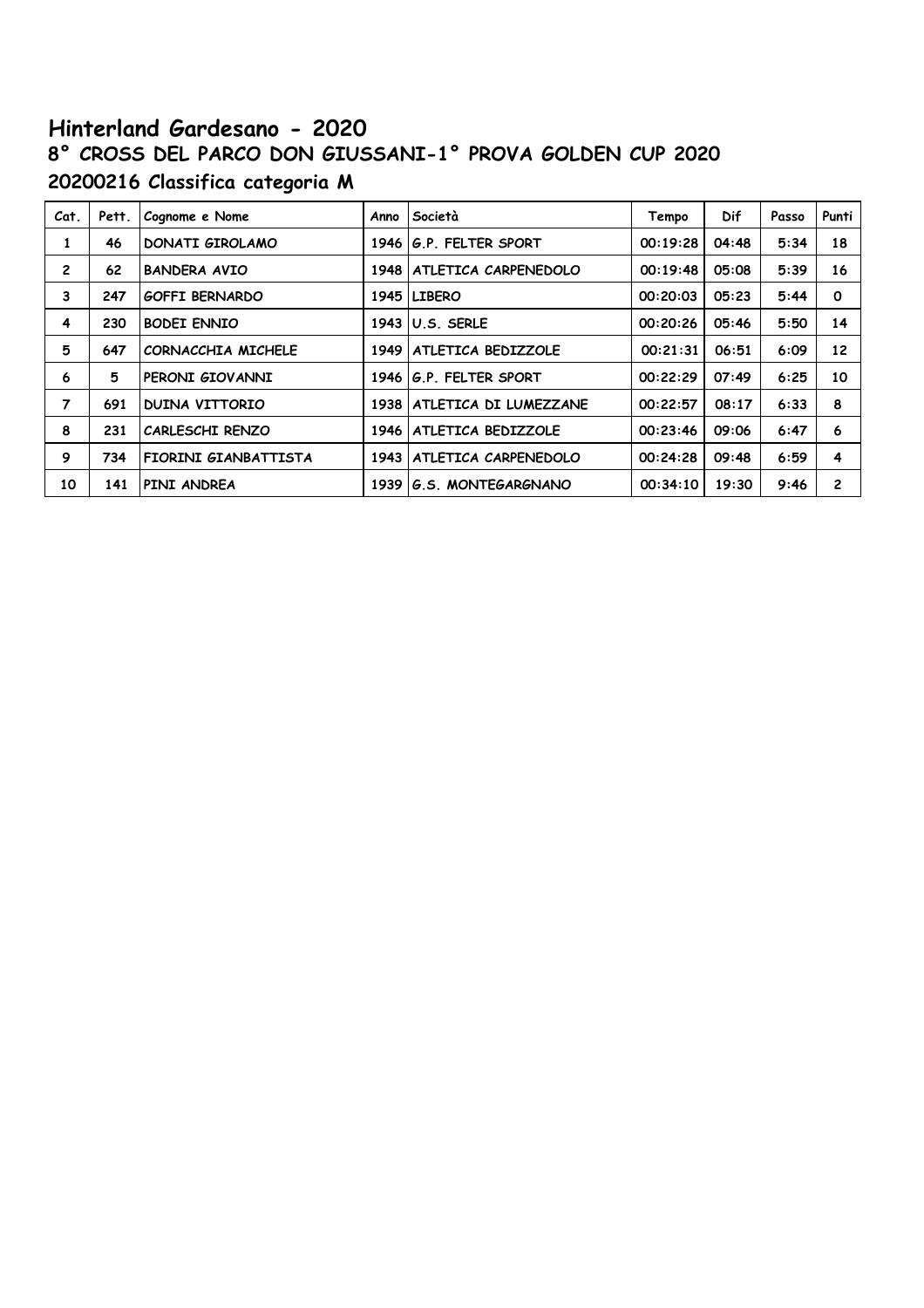# **Hinterland Gardesano - 2020 8° CROSS DEL PARCO DON GIUSSANI-1° PROVA GOLDEN CUP 2020 20200216 Classifica categoria C**

| Cat.     |     | Pett. Cognome e Nome   | Anno <i>Società</i>           | Tempo            | Dif   | Passo | Punti |
|----------|-----|------------------------|-------------------------------|------------------|-------|-------|-------|
|          | 744 | SAHILI RAFIKA          | 2000   BRIXIA ATLETICA 2014   | $00:16:17$ 01:37 |       | 4:39  |       |
| <b>っ</b> | 67  | <b>IMELONI CLAUDIA</b> | 1993 RUNNING MUSCOLINE        | $00:16:45$ 02:05 |       | 4:47  |       |
|          | 742 | <b>SBROFATTI ELENA</b> | 1993   ATL. VIGHENZI PADENGHE | 00:18:59         | 04:19 | 5:25  | 2     |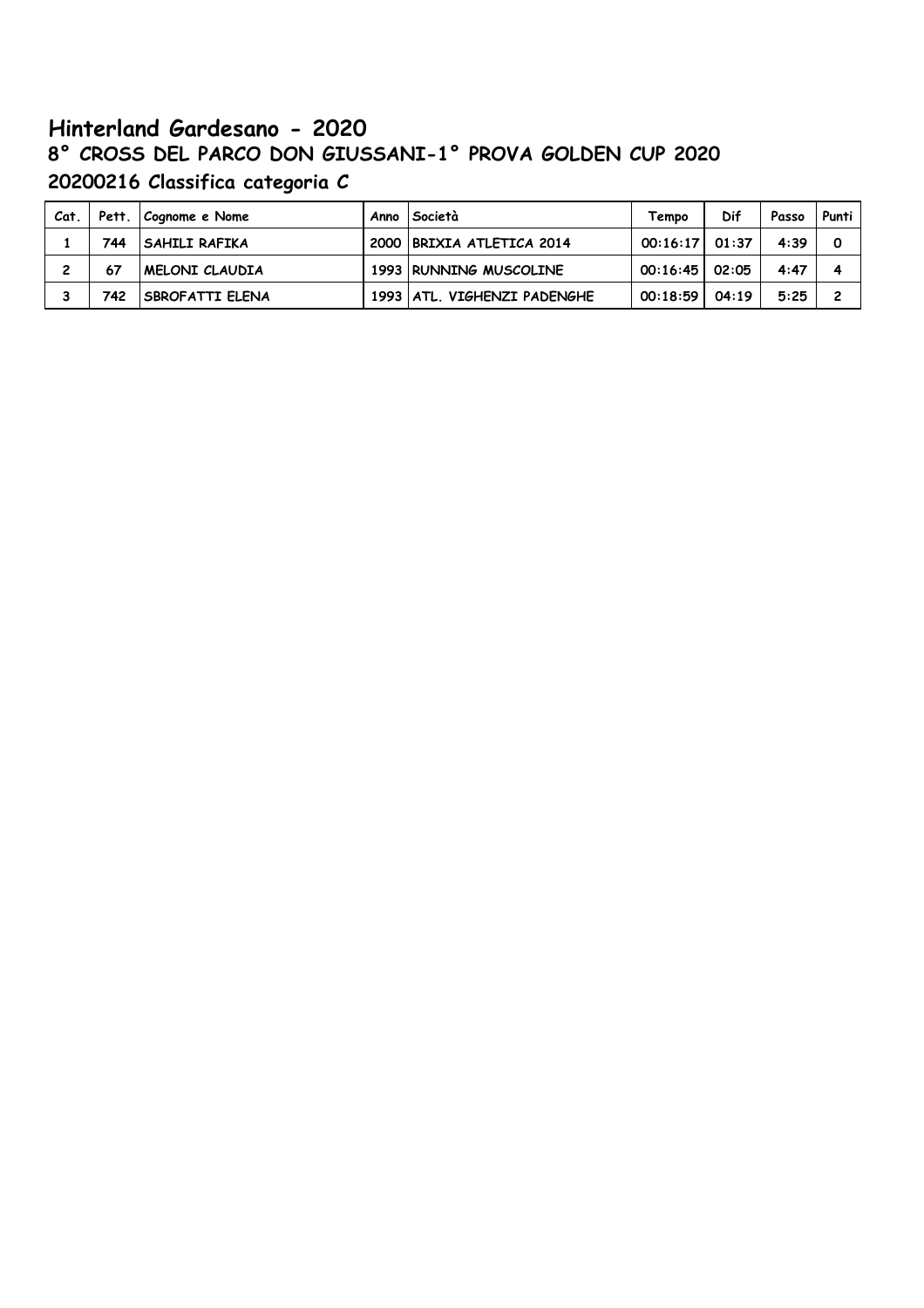# **Hinterland Gardesano - 2020 8° CROSS DEL PARCO DON GIUSSANI-1° PROVA GOLDEN CUP 2020 20200216 Classifica categoria D**

| Cat. | Pett. | Cognome e Nome        | Anno I | Società                     | Tempo    | Dif   | Passo | Punti          |
|------|-------|-----------------------|--------|-----------------------------|----------|-------|-------|----------------|
|      | 314   | CALUGAREANU VERONICA  |        | 1984   ATLETICA GAVARDO '90 | 00:16:36 | 01:56 | 4:45  | 12             |
| 2    | 15    | <b>BERTOLI MARISA</b> |        | 1982   ATLETICA GAVARDO '90 | 00:17:07 | 02:27 | 4:53  | 10             |
| 3    | 56    | RAMBALDINI SARA       |        | 1987   ATLETICA GAVARDO '90 | 00:17:24 | 02:44 | 4:58  | 8              |
| 4    | 738   | PEROSINI SANDRA       |        | 1983 ARIENI TEAM            | 00:19:17 | 04:37 | 5:31  | 6              |
| 5    | 206   | <b>FANARA PAOLA</b>   |        | 1981 F.O. RUNNING TEAM      | 00:20:29 | 05:49 | 5:51  | 4              |
| 6    | 241   | PODDA ILARIA          |        | 1981 RUNNING MUSCOLINE      | 00:24:02 | 09:22 | 6:52  | $\overline{c}$ |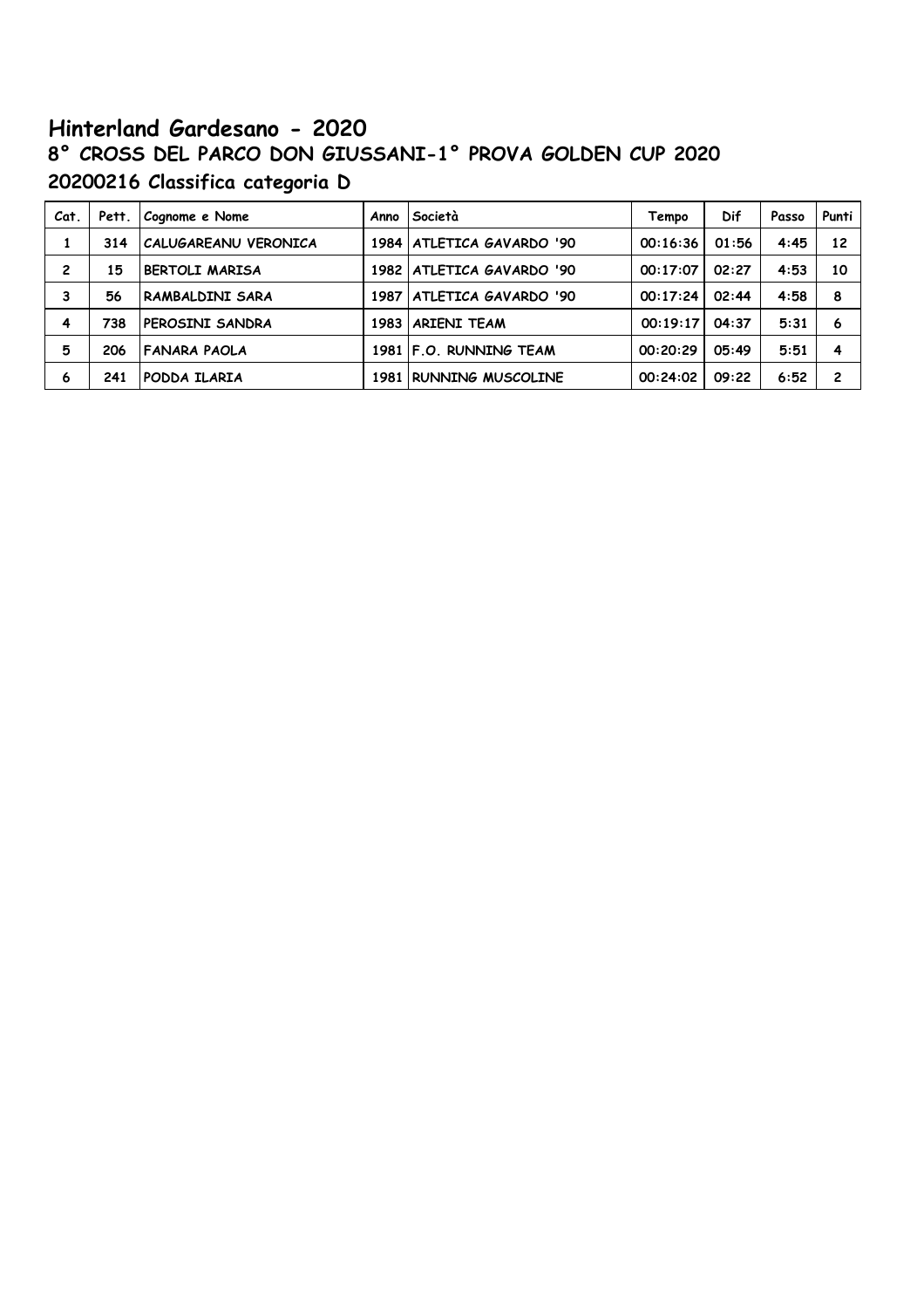# **Hinterland Gardesano - 2020 8° CROSS DEL PARCO DON GIUSSANI-1° PROVA GOLDEN CUP 2020 20200216 Classifica categoria E**

| Cat.           | Pett. | Cognome e Nome          | Anno | Società                        | Tempo    | <b>Dif</b> | Passo | Punti        |
|----------------|-------|-------------------------|------|--------------------------------|----------|------------|-------|--------------|
| 1              | 522   | CASELLA SILVIA          |      | 1972   FREE-ZONE               | 00:15:01 | 00:21      | 4:17  | $\mathbf 0$  |
| $\overline{c}$ | 45    | SALVI DORINA            |      | 1975   ATLETICA RODENGO SAIANO | 00:16:20 | 01:40      | 4:40  | 26           |
| 3              | 79    | TONOLINI ASHA           |      | 1979   ATLETICA GAVARDO '90    | 00:16:51 | 02:11      | 4:49  | 24           |
| 4              | 750   | <b>CLANCY CATHERINE</b> | 1973 | ATL. VIGHENZI PADENGHE         | 00:16:54 | 02:14      | 4:50  | 22           |
| 5              | 305   | <b>GIRELLI ANGELA</b>   |      | 1978   ATLETICA GAVARDO '90    | 00:17:10 | 02:30      | 4:54  | 20           |
| 6              | 736   | DE VITIS MARIA VINCENZA | 1980 | G.S. MONTEGARGNANO             | 00:17:14 | 02:34      | 4:55  | 18           |
| $\overline{7}$ | 740   | PEROSINI LORENA         |      | 1974 ARIENI TEAM               | 00:17:30 | 02:50      | 5:00  | 16           |
| 8              | 747   | TURELLI TIZIANA         |      | 1978   ATLETICA PARATICO       | 00:17:59 | 03:19      | 5:08  | 14           |
| 9              | 473   | <b>BOTTI MELANIA</b>    | 1973 | ATLETICA GAVARDO '90           | 00:18:31 | 03:51      | 5:17  | 12           |
| 10             | 558   | PERNA TERESA            | 1980 | ATLETICA GAVARDO '90           | 00:18:57 | 04:17      | 5:25  | 10           |
| 11             | 652   | <b>BALDINI ROBERTA</b>  | 1971 | ATLETICA FALEGNAMERIA GUERI    | 00:19:41 | 05:01      | 5:37  | 8            |
| 12             | 511   | <b>BRESCIANI ELENA</b>  | 1978 | CIRCOLO AMATORI PODISTI        | 00:19:45 | 05:05      | 5:39  | 6            |
| 13             | 360   | RONCHI ALESSANDRA       | 1971 | ATLETICA GAVARDO '90           | 00:20:24 | 05:44      | 5:50  | 4            |
| 14             | 71    | <b>BRIGONI ELENA</b>    |      | 1973 PODISTI CASTIGLIONESI     | 00:23:02 | 08:22      | 6:35  | $\mathbf{2}$ |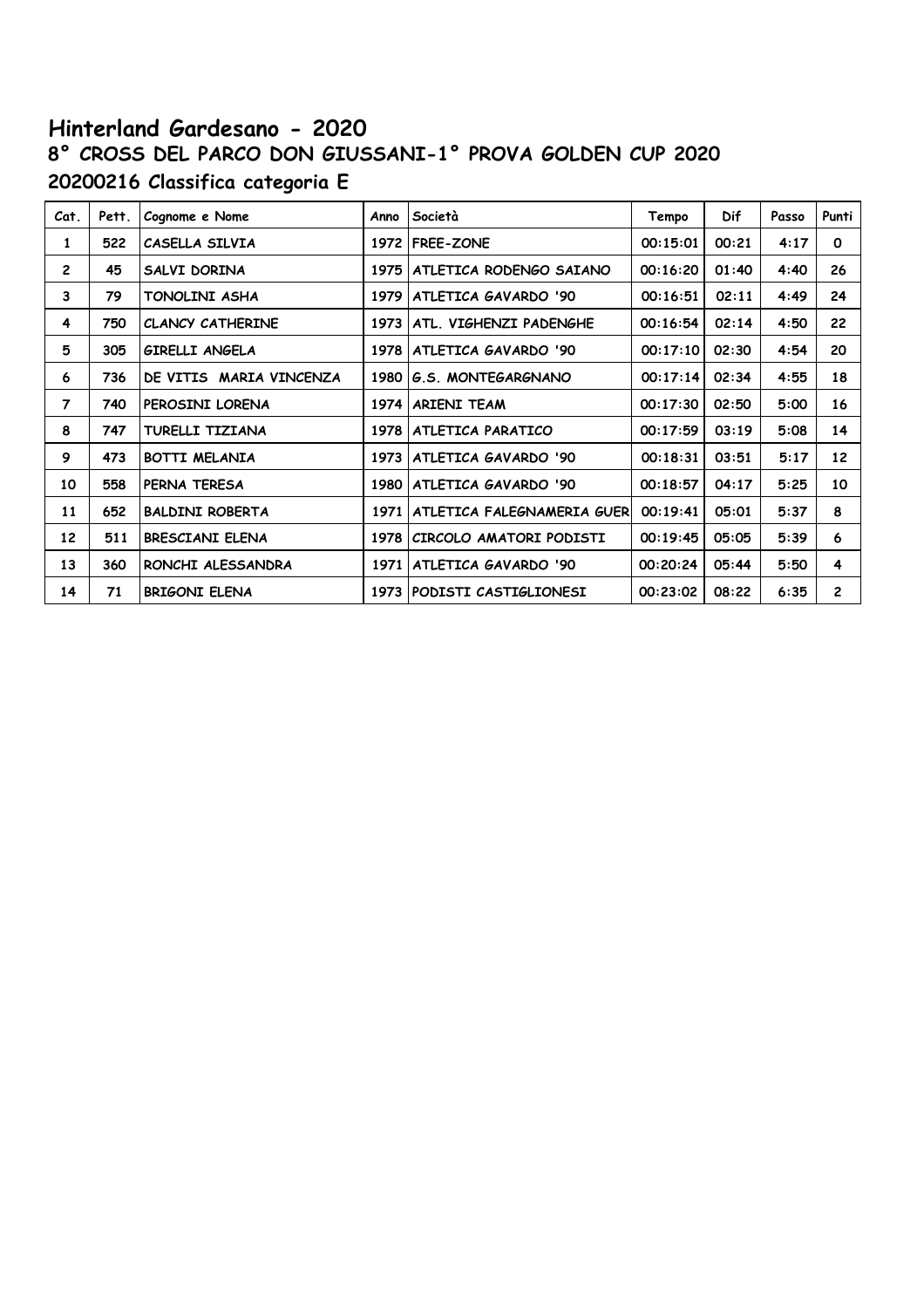# **Hinterland Gardesano - 2020 8° CROSS DEL PARCO DON GIUSSANI-1° PROVA GOLDEN CUP 2020 20200216 Classifica categoria N**

| Cat.           | Pett. | Cognome e Nome             | Anno | Società                          | Tempo    | Dif   | Passo | Punti          |
|----------------|-------|----------------------------|------|----------------------------------|----------|-------|-------|----------------|
| 1              | 366   | ROBERTI MARIA GRAZIA       | 1966 | ATLETICA GAVARDO '90             | 00:16:10 | 01:30 | 4:37  | 32             |
| $\overline{2}$ | 405   | DALL'AGNOLA LICIA          |      | 1969   ATL. INSIEME NEW FOODS VR | 00:17:18 | 02:38 | 4:57  | $\mathbf{o}$   |
| 3              | 3     | SAOTTINI BRESCIANI ANNA M  |      | 1964 ARIENI TEAM                 | 00:17:35 | 02:55 | 5:01  | 30             |
| 4              | 317   | ILLINI ROBERTA             |      | 1970   ATLETICA PARATICO         | 00:17:56 | 03:16 | 5:07  | 28             |
| 5              | 134   | FILIPPINI FEDERICA         | 1970 | CIRCOLO AMATORI PODISTI          | 00:18:18 | 03:38 | 5:14  | 26             |
| 6              | 407   | <b>GOLDSMITH SALLY</b>     | 1961 | ATL. INSIEME NEW FOODS VR        | 00:18:22 | 03:42 | 5:15  | $\mathbf 0$    |
| $\overline{7}$ | 355   | PASQUALI CESARINA          | 1963 | ATLETICA FALEGNAMERIA GUERI      | 00:18:24 | 03:44 | 5:15  | 24             |
| 8              | 16    | <b>BOLZONI RAFFAELLA</b>   | 1965 | ATLETICA GAVARDO '90             | 00:18:43 | 04:03 | 5:21  | 22             |
| 9              | 279   | <b>TOGNAZZI DANIA</b>      | 1969 | <b>ARIENI TEAM</b>               | 00:19:34 | 04:54 | 5:35  | 20             |
| 10             | 237   | <b>UBOLDI SILVANA</b>      | 1966 | <b>ARIENI TEAM</b>               | 00:20:12 | 05:32 | 5:46  | 18             |
| 11             | 13    | <b>BOSELLI MARIA LUISA</b> | 1962 | G.P. OVER PONTEVICO              | 00:20:18 | 05:38 | 5:48  | 16             |
| 12             | 1     | <b>PAPA SARA</b>           |      | 1966   ATLETICA BEDIZZOLE        | 00:20:47 | 06:07 | 5:56  | 14             |
| 13             | 748   | <b>DAINI LAURA</b>         |      | 1966   ATLETICA GAVARDO '90      | 00:20:50 | 06:10 | 5:57  | 12             |
| 14             | 106   | <b>SERIOLI LORENA</b>      | 1967 | <b>RUNNING MUSCOLINE</b>         | 00:21:29 | 06:49 | 6:08  | 10             |
| 15             | 427   | CROTTI MARINA              | 1961 | ATLETICA GAVARDO '90             | 00:21:55 | 07:15 | 6:16  | 8              |
| 16             | 90    | <b>DANDER MARIA</b>        |      | 1965 RUNNING MUSCOLINE           | 00:22:35 | 07:55 | 6:27  | 6              |
| 17             | 753   | <b>BUSSENI ANGELA</b>      | 1961 | ATL. VIGHENZI PADENGHE           | 00:22:43 | 08:03 | 6:29  | 4              |
| 18             | 721   | <b>LANDO MARIA</b>         |      | 1964   ATL. VIGHENZI PADENGHE    | 00:23:19 | 08:39 | 6:40  | $\overline{c}$ |